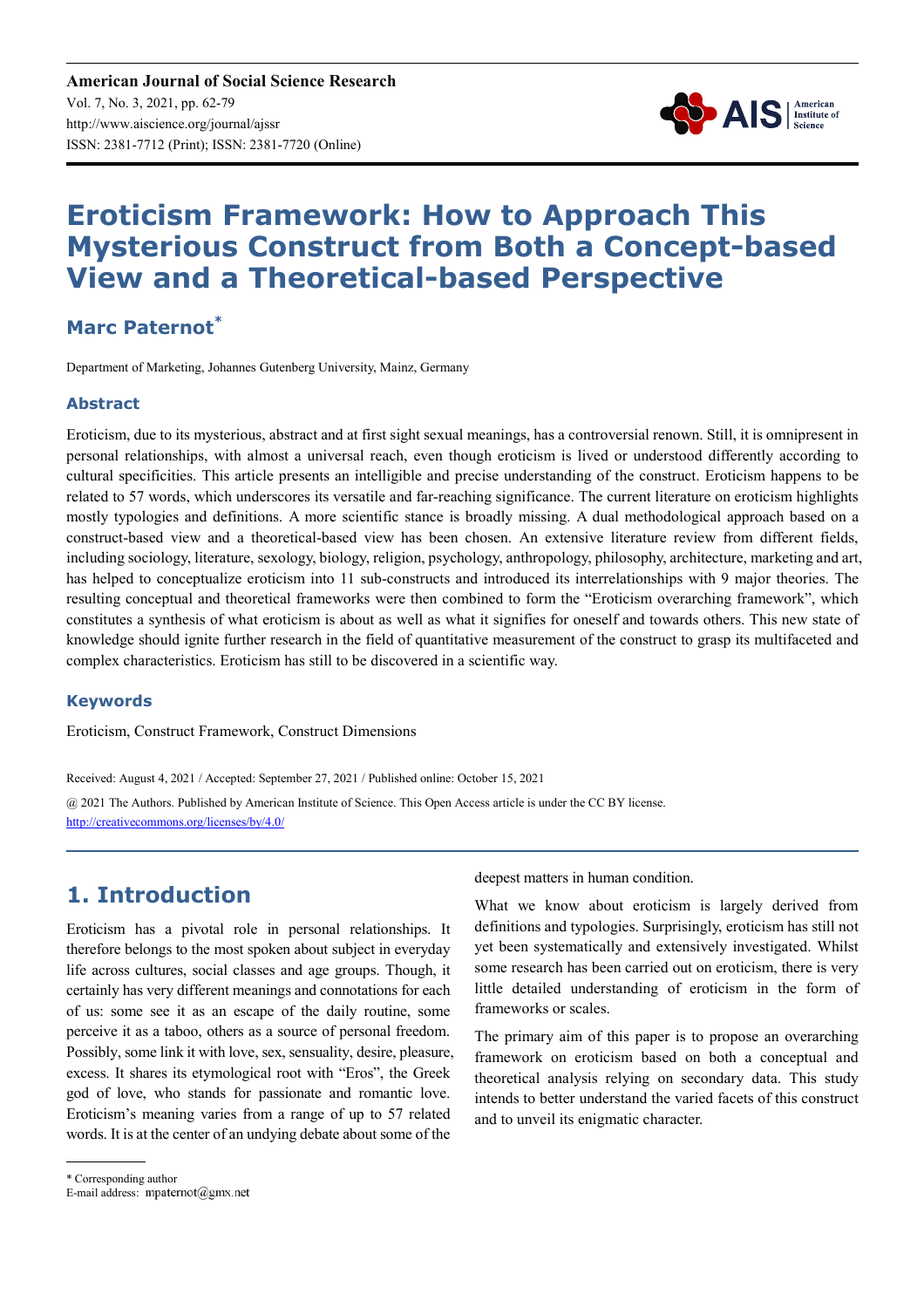The central research question in this study aks how could eroticism, a complex and enigmatic construct, be summarized in a complete and intelligible framework? Additionally, two specific questions which drive the research are: In which conceptual context does eroticism evolve? How can theories be insightful in understanding what eroticism stands for?

This paper is divided in three sections. The first section examines the current literature review on eroticism, complemented with the most useful typologies and definitions of the focal construct. Based on the extensive literature review, the second section presents a conceptual framework of 11 hypothetically associated constructs. The third section introduces a theoretical framework, which identifies in a multidisciplinary approach 9 major theories intertwined with eroticism. Finally, both the conceptual and theoretical frameworks are combined to form the "Eroticism overarching framework".

## **2. Literature Review**

Many writers across sciences have produced numerous and various typologies or definitions about eroticism. Whereas few scales, frameworks, or models exist.

Three main typologies that are depicting eroticism

Shilling and Melor [99] classify Bataille's view of eroticism in three types: the "physical eroticism", which includes the 'body'; the "emotional eroticism", which incorporates the 'heart' and the "religious eroticism", which encompasses the 'spirit'. Further, the same authors present Weber's typology of eroticism, which distinguishes its religious aspects from its secular aspects: the "religiously sanctioned physical eroticism within marriage", the "religiously sanctioned emotional eroticism of unity within marriage" and the "secular physical eroticism in extra-marital relations" [99]. Lastly, according to Ricoeur, eroticism is an ambiguous word, which relates to sexuality and love [92]. He discloses four types of eroticism: the "quantitative eroticism", where life is built around sexuality; the "refined eroticism", which strives for diverseness; the "imaginative eroticism", which confusingly displays its intentions without displaying them; and the "cerebral eroticism", which acts like a third party into erotic roles [92].

An uncountable number of definitions about eroticism

The definitions about eroticism come from very diverse fields. Here the most relevant definitions were selected.

Duran identifies eroticism's critical role in personal relationships: "by means of it we recognize the radical 'otherness' of the loved one, we agree with it, we accept it and we reject it at the same time, trying to go further" [28]. He insists on eroticism's unpredictable outcome: if traded down, it points on the obscene and, if traded up, it turns to love [28].

Lorde stresses eroticism's unique characteristic, as she writes that "when we begin to live from within outward, in touch with the power of erotic within ourselves and allowing that power to inform and illuminate our actions upon the world around us, then we begin to be responsible to ourselves in the deepest sense" [73]. Bataille, in his influential book "L'Erotisme" (published in 1957, translated into English in 1986), highlights that "the whole business of eroticism is to strike to the inmost core of the living being, so that the heart stands still" [4]. To him, eroticism is a so particular phenomenon that cannot be observed in the same way as an object could be [4]. He insists on its complexity as for him "of all problems eroticism is the most mysterious, the most general and the least straightforward" [4]. Additionally, Bataille depicts eroticism as the "other side of a façade of unimpeachable propriety", which would reveal the "feelings, parts of the body and habits we are normally ashamed of" [4].

According to Habermas and Lawrence, eroticism impacts the writer to reader relationship in an unexpected way: "The erotic writer can still use language in a poetic way, such that the reader, assaulted by obscenity, gripped by the shock of the unexpected and unimaginable, is jolted into the ambivalence of loathing and pleasure" [49]. In his work on the parallelism between eroticism and Malraux's fiction, Girard with Malraux words describes eroticism as a "humiliation of oneself or of the other person, perhaps of both" [40]. Bauman's definition of postmodern eroticism highlights its incontrollable character as it is "free-floating; it can enter chemical reaction with virtually any other substance, feed and draw juices from any other human emotion or activity" [5].

Tagirov asserts that eros equals to "an ascending love, rising upwards", whereas the object of eros can be physical or spiritual [112]. Just as Bataille, Tagirov depicts bluntly that eros is unproductive as it produces no goods. On the contrary, it creates waste.

As said, the existing literature on eroticism in the form of scales or frameworks have failed to consider the construct wholly (Figure 1). First, few studies have captured the current context in which eroticism operates. These studies, with the exception of the ones around Hakim's erotic capital [50], were published a long time ago. Customs, habits and traditions have since changed dramatically, which has a tremendous impact on our present relationship to eroticism. Second, existing researches focus mostly on one theoretical field (i.e., sociology or sexology) and do not encompass a wide range of associated dimensions and theories. Therefore, it lacks a multidisciplinary approach and the willingness to consider eroticism wholly, instead of a fragmented way.

Nine attempts of scales or models to understand eroticism scientifically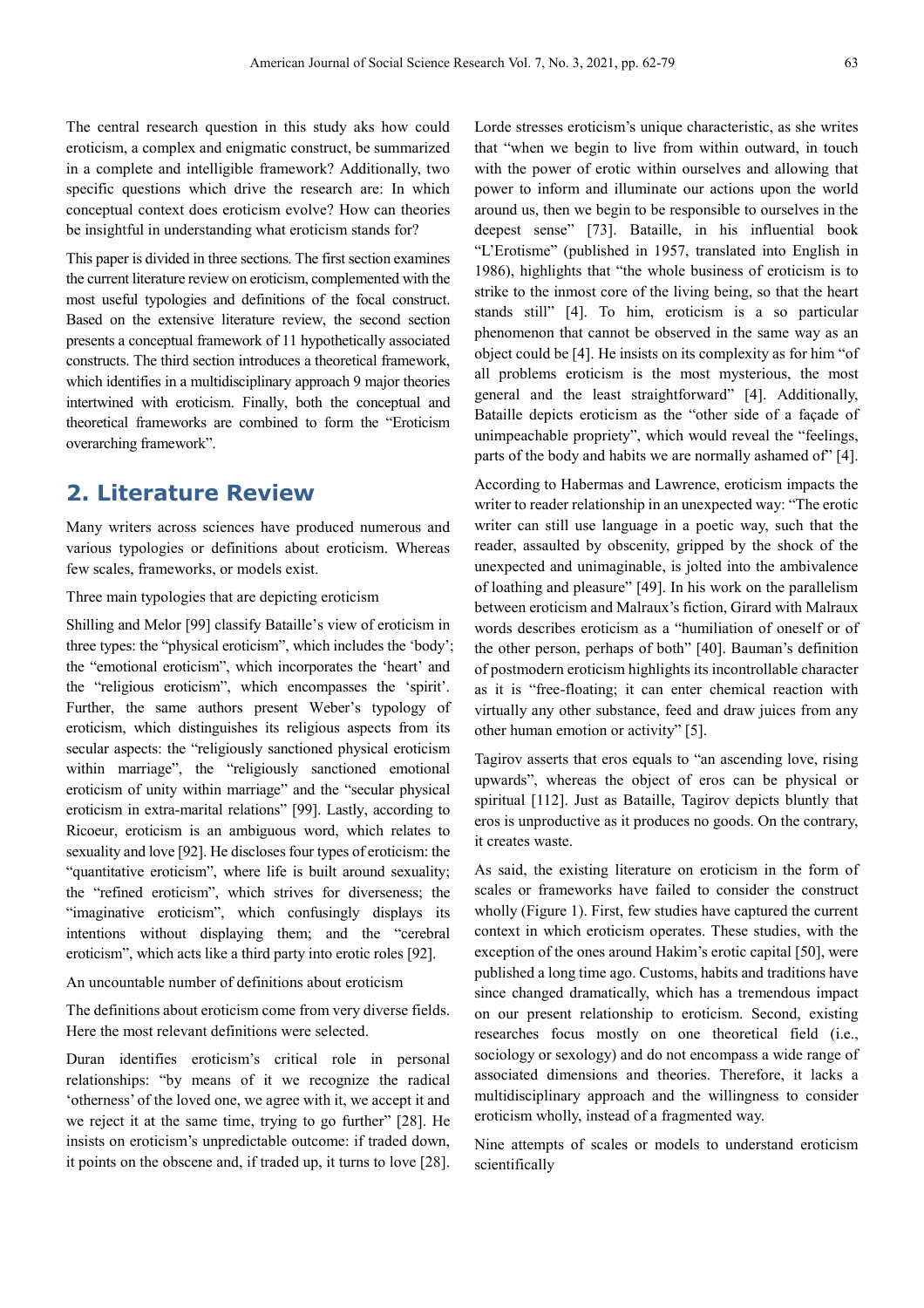| Construct        | <b>Authors</b> | Article's / Book's title                                                                                                                  | Journal / Book                                       | Year | <b>Relevant findings</b>                                                                                                                                                                                                                                                                                                                                                                                                                                                                                                                                                                           | <b>Types of output</b>          |                     | Types of research  |                            |
|------------------|----------------|-------------------------------------------------------------------------------------------------------------------------------------------|------------------------------------------------------|------|----------------------------------------------------------------------------------------------------------------------------------------------------------------------------------------------------------------------------------------------------------------------------------------------------------------------------------------------------------------------------------------------------------------------------------------------------------------------------------------------------------------------------------------------------------------------------------------------------|---------------------------------|---------------------|--------------------|----------------------------|
| 9 sources        |                |                                                                                                                                           |                                                      |      |                                                                                                                                                                                                                                                                                                                                                                                                                                                                                                                                                                                                    | Scale /<br>Index /<br>Inventory | Model/<br>Framework | empirical          | theoretical/<br>conceptual |
| <b>EROTICISM</b> | Requena        | Erotic capital and subjective<br>well-being                                                                                               | Research in Social<br>Stratification and<br>Mobility | 2017 | Assessment of erotic capital's impact on individuals' well-being. The<br>erotic capital (from Hakim) is defined here by beauty and<br>attractiveness, which influences one's socialization and power over<br>others. It complements the economic, social, and human forms of<br>capital. The findings highlight erotic capital to be the most powerful<br>form of capital without gender distinction.                                                                                                                                                                                              |                                 | x                   | $\pmb{\mathsf{x}}$ |                            |
|                  | Sarpila        | Attitudes towards<br>performing and developing<br>erotic capital in consumer<br>culture                                                   | European Sociological<br>Review                      | 2014 | Based on Hakim's work on Erotic capital, Sarpila develops a scale of<br>erotic capital, which relies on 16 attitudinal variables. Using PCA<br>technique 4 factors are extracted: Identity, Fashion, Awareness, and<br>Vanity. The context of this study is the Finnish consumer culture.<br>Identity and Fashion highlights the importance of physical<br>appearance and consumption of fashion.                                                                                                                                                                                                  | X                               |                     | x                  |                            |
|                  | Green          | Erotic Capital' and the<br>power of desirability: Why<br>'honey money' is a bad<br>collective strategy for<br>remedying gender inequality | <b>Sexualities</b>                                   | 2012 | Green put Hakim's work on Erotic Capital into question for being to<br>reductive on physical attractiveness and sexual desirability. To him it<br>is an overstreched and trivial complement of Bourdieu's theory.                                                                                                                                                                                                                                                                                                                                                                                  |                                 | x                   |                    | $\pmb{\times}$             |
|                  | Hakim          | <b>Erotic Capital</b>                                                                                                                     | European Sociological<br>Review                      | 2010 | Erotic Capital is a multifaceted theory with 6 distinct elements:<br>Beauty, Sexual attractiveness, Social, Liveliness, Social presentation,<br>and Sexuality.                                                                                                                                                                                                                                                                                                                                                                                                                                     |                                 | x                   |                    | x                          |
|                  | Bem            | Exotic Becomes Erotic: A<br>Development Theory of<br>Sexual Orientation                                                                   | Psychological Review                                 | 1996 | Exotic becomes Erotic theory through a process from biological<br>variables to erotic/romantic attraction.                                                                                                                                                                                                                                                                                                                                                                                                                                                                                         |                                 | x                   |                    | х                          |
|                  | Green, Mosher  | A causal Model of Sexual<br>Arousal to Erotic Fantasies                                                                                   | The Journal of Sex<br>Research                       | 1985 | Causal model of sexual arousal with a structural approach leading to<br>'erotica", which is defined by 4 scenarios: heterosexual recall,<br>masturbation recall, free fantasy, and guided fantasy. The study<br>highlights 5 affects coming from erotic conditions: Excitement, joy,<br>guilt, fear, and disgust.                                                                                                                                                                                                                                                                                  | x                               |                     | x                  |                            |
|                  | Freund         | A conceptual framework for<br>the study of anomalous<br>erotic preferences                                                                | Journal of Sex & Marital<br>Therapy                  | 1978 | Scales of Erotic value as a range of sexual behaviors.                                                                                                                                                                                                                                                                                                                                                                                                                                                                                                                                             | x                               |                     |                    | x                          |
|                  | Spanier        | Perceived Sex Knowledge,<br>Exposure to Eroticism, and<br>Premarital Sexual Behavior:<br>The Impact of Dating                             | The Sociological<br>Quarterly                        | 1976 | Erotic Exposure Index (EEI) tested in relationship with the dependent<br>variable "premarital sexual behavior". EEI is presented as a<br>'composite of reported experiences in viewing pornographic<br>photographs, drawings, comic books or cartoons depicting sexual<br>activity; frequency of viewing pornographic or stag movies depicting<br>sexual intercourse; frequency of seeing pornographic writing;<br>number of popular books read from a list of those having sexual<br>content; frequency of reading newstand books dealing with sex; and<br>frequency of reading Playboy" (p.251). | x                               |                     | x                  |                            |
|                  | Zetterberg     | The Secret Ranking                                                                                                                        | Journal of Marriage and<br>Family                    | 1966 | Erotic Ranking that implies that the indiviual can seduce and impress<br>a person of the opposite sex.                                                                                                                                                                                                                                                                                                                                                                                                                                                                                             |                                 | x                   |                    | x                          |

Figure 1. Eroticism as a construct.

Zetterberg [119] introduces the concept of 'erotic rank' as the 'Secret Ranking' within a society. The 'erotic rank' refers to a person's ability to emotionally triumph over persons of a different sexual orientation [119]. One can climb up or down this ladder and those ranks are not given by oneself but by others [119]. The 'erotic rank' consists for Zetterberg of a distinct part within the love construct [119].

In order to analyze the premarital sexual behavior, Spanier [106] operationalizes it with the independent variables 'Erotic Exposure Index' (EEI) and the 'Perceived Sex Knowledge Index'. The former is composed among others by all types of "pornographic photographs, drawing, comic books or cartoons depicting sexual activity […] pornographic or stag movies depicting sexual intercourse […] books read from a list of those having sexual content" [106]. Unfortunately, two limitations exist: First, the EEI is tested as an independent variable to explain the dependent variable 'premarital sexual behavior'. Therefore, not as dependent variable explained by further variables. Second, the work of Spanier dates back to 1976 and hence the way he depicts eroticism is largely outdated. He presents elements that today would be associated to pornography, which is very different to contemporary eroticism.

Freund [37] aims, at a conceptual level, to operationally define the concepts 'erotic' and 'erotic arousal level' as well as to introduce what he calls the 'scales of erotic value'. The concept of 'erotic arousal level' links 'erotic stimuli' with 'erotic arousal level', which is then followed by an 'erotic behavior' [37]. Regarding the 'scales of erotic value', Freund's point is not to limit an individual to a specific erotic value but that this individual moves with the times within a range of values [37].

Green and Mosher [48] present a structural causal model called "Sexual Arousal to Erotic Fantasies". This causal model of sexual arousal has a structural approach and leads to 'erotica', which is defined by four scenarios: heterosexual recall, masturbation recall, free fantasy and guided fantasy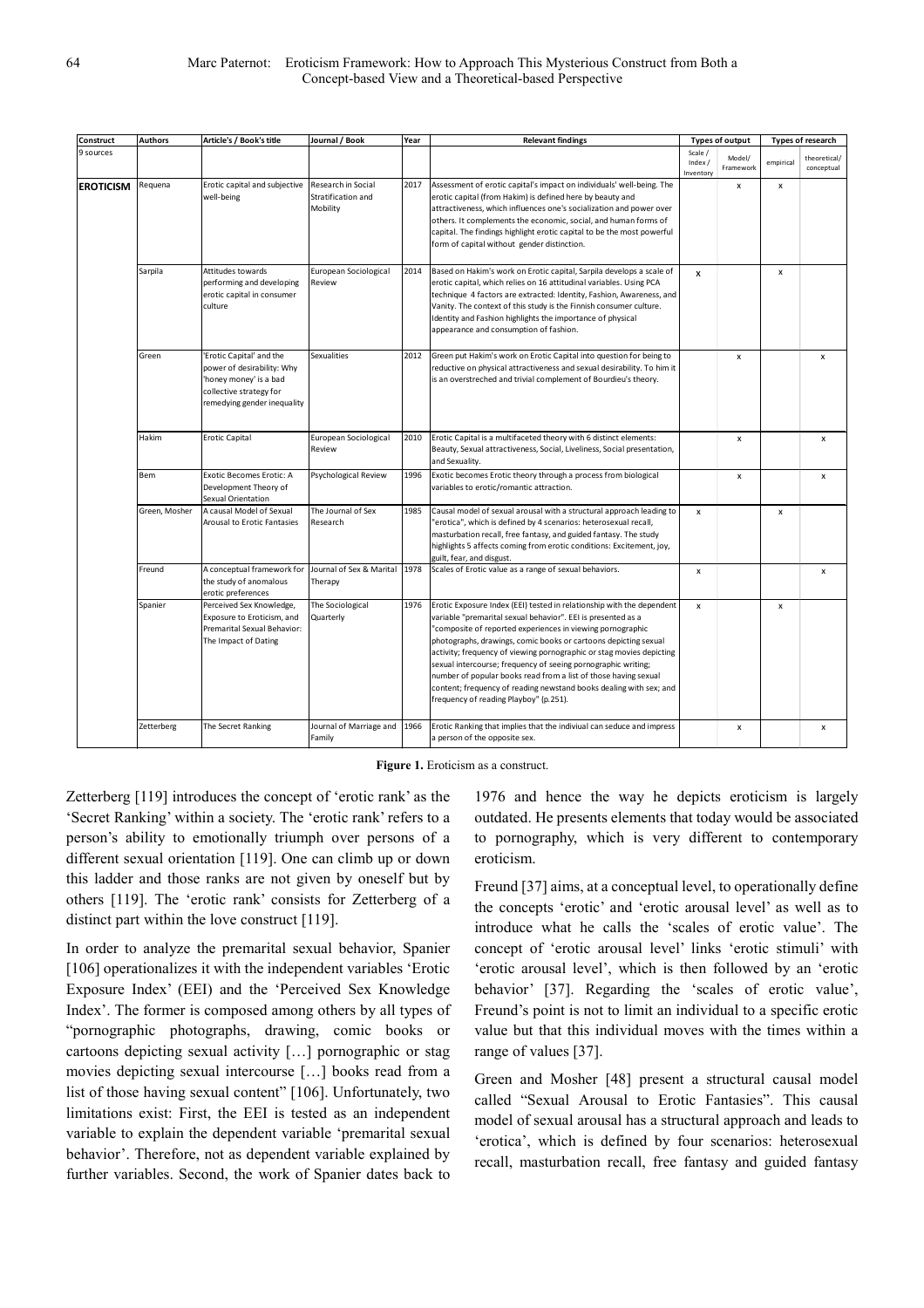[48]. The study's main findings are the emergence of five affects coming from the four above-mentioned erotic conditions: excitement, joy, guilt, fear and disgust [48].

In his attempt to develop a theory of sexual orientation, Bem [12] theorizes what he names 'Exotic becomes Erotic' (EBE). His main point is that human beings are attracted to other human beings that were very different to them in their childhood [12]. Bem insists that both physiological arousal and cognitive capability are necessary to experience this shift from the stages 'exotic' to 'erotic' [12].

Hakim [50] publishes a forceful article named "Erotic Capital". It is one of the closest research paper to this present research project, in order to try to truly understand eroticism. She highlights 6 interesting elements of Erotic Capital: beauty, sexual attractiveness, social, liveliness, social presentation and sexuality. She argues that these capabilities can be available from birth but can also be trained throughout life [50]. This theory of Erotic Capital is seen as the fourth element after the three (cultural, social, economic) theorized by Bourdieu in the 1980s. Hakim contends her Erotic Capital theory is applicable to all (homosexuals, heterosexuals), in any situation (commercial, private) and to all age groups [50]. Hakim underlines that women have an advantage over men [50]. Women would work harder on it through training, learning and a deeper focus. She regrets that eroticism has not been at the center of research in the fields of sociology [50]. Though, she argues that it is probably the "most widespread and democratic form of capital" [50]. She stresses eroticism's subversive character and its independence from control elements such as social class and status [50]. Nevertheless, Hakim does not go as far as measuring eroticism empirically with a scale.

The following most recent sources build their articles on the concept brought by Hakim in 2010: Erotic Capital.

Green [47] demonstrates that Hakim's concept is overstretched, not consistent with the sociological and sexual sciences' literature and in fact reduced in her arguments to beauty, sex appeal, sexuality and desirability. In Hakim's work, Green lacks any empirical support and puts in question Hakim's reference of Erotic Capital as a personal asset, a complement to Bourdieu's three forms of capital (cultural, social, economic).

Sarpila [98] is to the author's knowledge the first and only researcher so far, who has developed a scale of Erotic Capital, which relies on 16 attitudinal variables considered to measure the performance and development of Erotic Capital. This scale has then been measured thanks to Principal Component analysis. 4 factors are extracted: Identity, Fashion, Awareness and Vanity. The context of this study is the Finnish consumer culture. In relation with eroticism, the factors Identity and

Fashion highlight the importance of physical appearance and consumption (especially of clothing, fashion, beauty products). Sarpila asserts that erotic capital is less a question of gender but more a question of consumption. Furthermore, financial resources play a critical role to develop one's erotic appeal [98].

Requena [91] studies the phenomenon of erotic capital from a different perspective as he questions its impact on individuals' well-being. The erotic capital is defined here by beauty and attractiveness, which influences one's socialization and power over others. Unfortunately, erotic capital is here measured by only one question ("How physically attractive or good-looking do you consider yourself for your age?), which appears to be much too limited to grasp Hakim's 6 facets. The findings highlight erotic capital to be the most powerful form of capital without significant gender distinction.

The current stand of the literature review about eroticism is not satisfactory to reach the goal of understanding all the facets of the focal construct. This study aims to exemplify eroticism as precisely as possible through a framework. Therefore, looking at related constructs is helpful in order to better position eroticism within a larger frame of reference of constructs engaged in personal relationships. There is ground to establish eroticism's boundaries within a conceptual framework.

# **3. Eroticism's Conceptual Framework**

An extensive and eclectic literature review enables to build the conceptual framework of eroticism, which defines eroticism by 10 and finally 11 hypothetically distinct constructs, also called dimensions:

- a) Sex
- b) Love
- c) Sexual desire
- d) Desire
- e) Arousal
- f) Pleasure
- g) Beauty
- h) Controversy
- i) Sensuality
- j) Mystery
- k) Excess

Within these 11 dimensions, 7 dimensions (in bold) are noteworthy in terms of the literature review (see following analysis)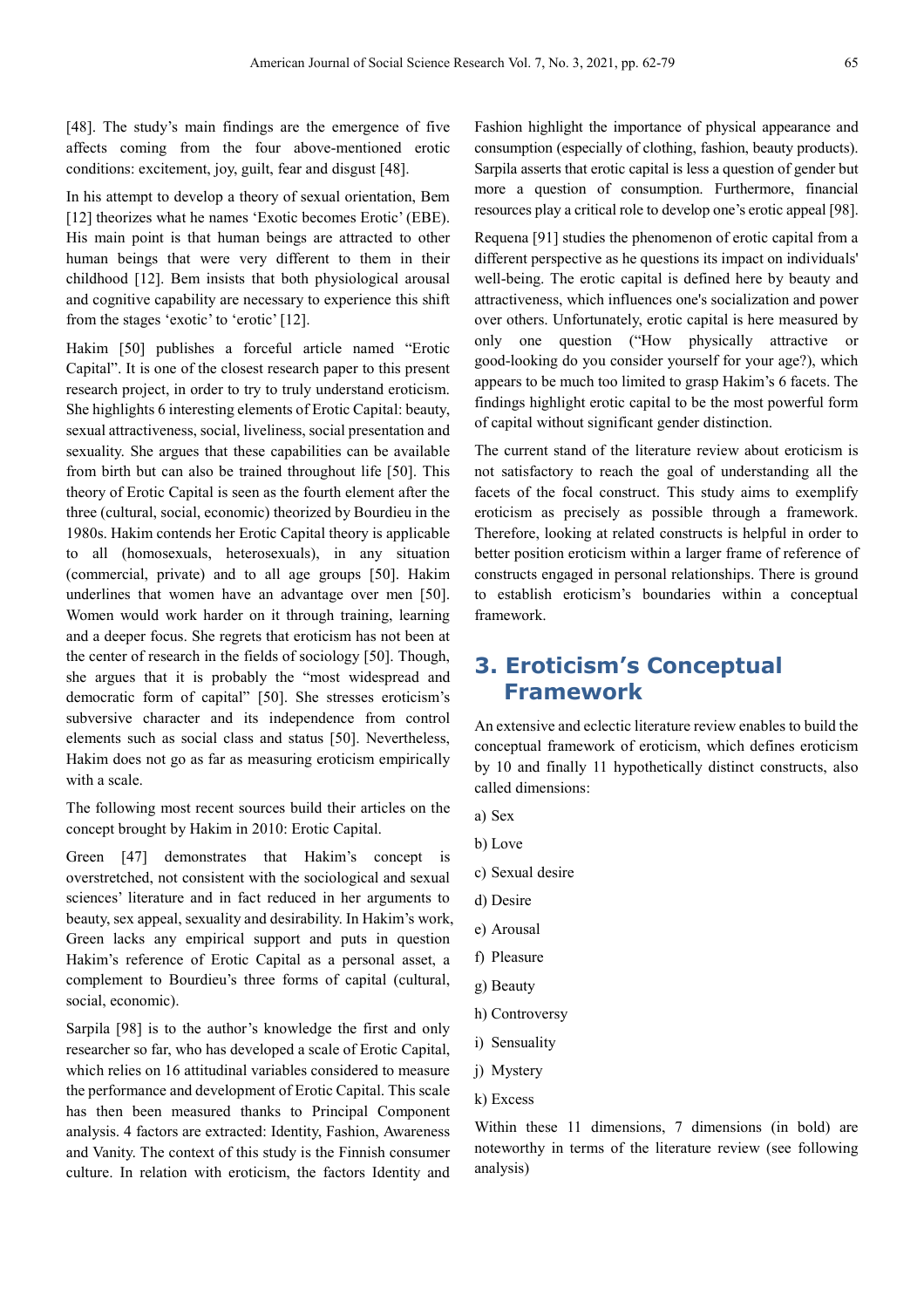## **3.1. Sex Dimension**

Sex has been extensively studied and measured, especially through scales and inventories based on empirical studies, to operationalize the construct. Furthermore, some frameworks are useful in exploring the facets of sex.

#### Human sexual functioning

More than 70 years ago, the major work "Sexual Behavior in the Human Male" from Kinsey, Pomeroy and Martin [67] puts human sexuality at the forefront of the academic literature provoking a mix of incomprehension and astonishment. Among others, the authors acknowledge nine sources of sexual outlet for men. A few years later, after this monumental work, they focused on the female aspect of the same subject. In their work "Sexual Behavior in the Human Female" [66], Kinsey, Martin, Pomeroy and Gebhard argue that nine types of sexual activity exist among women. In their seminal book "Human Sexual Response", Masters and Johnson [79] present men's and women's reaction to sexual stimuli in 4 distinct phases (excitement phase, plateau phase, orgasmic phase and resolution phase) and their physiologic responses according to each phase. Equally important, Derogatis and Melisaratos [25] develop a robust multidimensional model measuring human sexual functioning with the use of 7 factors.

#### Sexual behavior

Harbison, Graham, Joan, Quinn, McAllister and Woodward [52] measure sexual interest based on 5 sexual behavior concepts: kissing, being kissed, touching sexually, being touched sexually and sexual intercourse. Moreover, Byrne [18] goes further and gives birth to a framework, the "Sexual Behavior Sequence", composed of 10 constructs.

#### Sexual orientation

Feldman, MacCulloch, Mellor and Pinschof [32] characterize humans' sexual orientation by 2 concepts: 'men are sexually to me' and 'women are sexually to me'. Later on, Berkey, Perelman-Hall and Kurdek [13] identify 9 categories of sexual orientations: six are bisexual, one is exclusively heterosexual, one is exclusively homosexual and one asexual [13]. These categories are each rated along five items covering sexual behavior, sexual attraction, arousal to erotic arousal, emotional factors and sexual dreams and fantasies [13]. According to the authors, sexual orientation cannot fall into two categories (heterosexual and homosexual). It should be visualized as a continuum taking into account the time perspective [13].

#### Sexual motivation

Human's motivation for sex is a central element for scholars. Singer and Toates [103] establish a sexual motivation model and conclude that sexual motivation can be assessed to be either an internal drive or coming from an external stimuli. In addition, Hill and Preston [61] present the AMORE scale (Affective and Motivational Orientation Related to Erotic Arousal), which suggest 8 dispositional sexual motives: valued by partner, value for partner, relief from stress, providing nurturance, enhance own power, power of partner, pleasure and procreation. Moreover, the Sex Motive Scale from Cooper, Shapiro and Powers [24] highlights 6 sex motives factors: enhancement, intimacy, coping, self-affirmation, partner approval and peer approval.

#### Attitudes towards sexuality

Hendrick and Hendrick [57] stress the importance of measuring attitudes towards sexuality. For this purpose, they develop the 43-item Sexual Attitudes Scale as a multidimensional instrument from which 4 factors emerge: permissiveness, sexual practices, communion and instrumentality. Later on, they propose a shorter version of this scale reduced to 23 items the "Brief Sexual Attitudes Scale" [56]. Aiming to discover the intentions behind sexual relationships, Marks and Sartorius [76] contribute to the measurement of sexual attitude in constructing 4 semantic differential scales to be used in a sexual context: seductive-repulsive, sexy-sexless, exciting-dull and erotic-frigid. Likewise, Harnish, Bridges and Rottschaefer [53] develop the Sexual Intent scale. It reveals 3 components: sexual facility, friendship facility and sexual empathy. With the Sexual Opinion Survey, Fisher, White, Byrne and Kelley [35] investigate participants' opinions on sexual themes. 3 factors are extracted: open sexual display, sexual variety and homoeroticism. The search towards ones' sexual self has been studied first for women by Andersen and Cyranowski [1] and 3 dimensions emerge: passionate-romantic, open-direct and embarrassed-conservative. Similarly, the research object has then been adapted to men by Andersen, Cyranowski and Espindle [2]. 3 dimensions for men's sexual self-schema appear and interestingly they are different from those of women as three different dimensions are presented: passionate-loving, powerful-aggressive and open-minded-liberal. Nonetheless, sex can also be negatively associated and measured. For instance, Mosher [90] identifies three aspects of guilt in forms of 3 scales among which the sex-guilt scale.

Sex as a construct has been extensively studied and should hypothetically explain some but not all facets of eroticism.

#### **3.2. Love Dimension**

From an etymological standpoint ('erotique' in French and 'erotikos' in Greek), eroticism implies love and particularly 'passionate love', which is at the root of eroticism. The academic literature shows also great interest in the construct of love.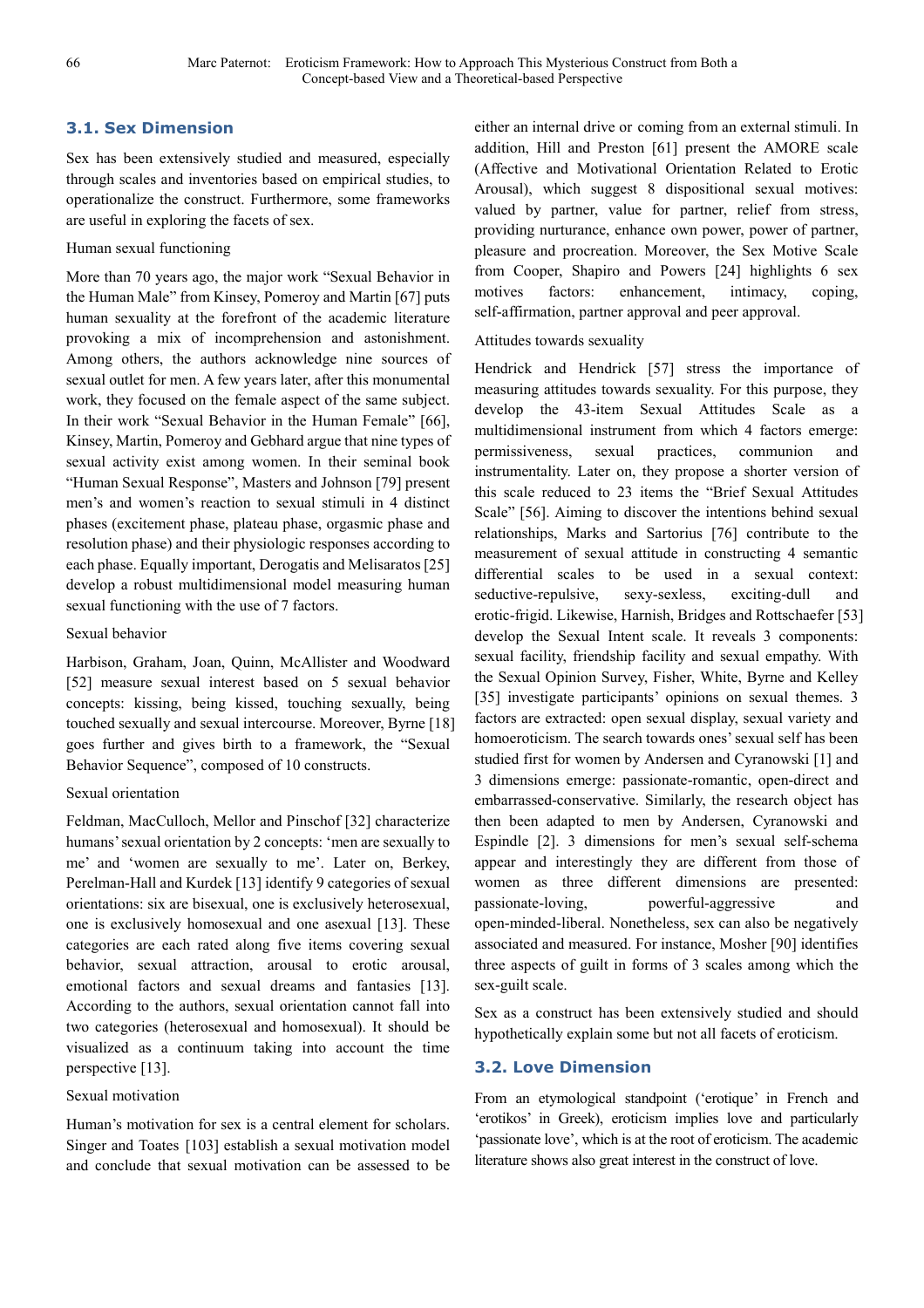#### Love styles, scales and models

Lee [70] makes a breakthrough in research as he proposes a taxonomy of 6 love styles. 'Eros' or the passionate love, 'Ludus' or the game-playing love, 'Storge' or the friendship love, 'Mania' or the possessive, dependent love, 'Agape' or the altruistic type of love and 'Pragma' the type of love based on objectivity and logic. Equally important, Hendrick and Hendrick [59] develop a scale to tap types of love attitudes. They use Lee's conceptualization as the basis for their development of a 42-item Love Attitudes Scale. Their research confirms Lee's 6 love styles split in two groups: 3 primary types of love styles (Eros, Ludus and Storge) and 3 secondary types (Mania, Pragma and Agape). Hendrick, Hendrick and Dicke [55] then proposed 2 shorter forms of the scale, which both show stronger psychometrics properties than the 42-item scale original one. A few years later, Hendrick and Hendrick [58] study both love and sex in tandem. They formulate the 'Perceptions of Love and Sex scale' with 4 subscales: love is most important, sex demonstrates love, love comes before sex and sex is declining.

Sternberg and Grajek [111] identify 3 alternative models of love: a Spearmanian model (with love as a unitary, undifferentiable emotion), a Thomsonian model (with love as a sampling of many overlapping bonds) and a Thurstonian model (with love as a set of several primary factors). Later on, Sternberg [110] presents a conceptual framework, the Triangular Theory of Love, that illustrates 3 components of love: intimacy, passion and decision/commitment. Furthermore, he formulates a taxonomy of 8 kinds of love: nonlove, liking, infatuated love, empty love, romantic love, companionate love, fatuous love and consummate love [110]. Along these lines, Fehr [31] suggests 15 types of love (passionate, romantic, sexual, familial, sibling, platonic, friendship, maternal, sisterly, parental, brotherly, committed, affection, infatuation and puppy). In his attempt to measure romantic love, Rubin [95] develops the love and liking scales to ultimately distinguish both constructs.

Hatfield and Sprecher [54] propose the Passionate Love Scale in two lengths (20-item and 15-item) to capture passionate love's cognitive, emotional and behavioral components. Later, Sprecher and Fehr [108] present the Compassionate Love Scale with two versions (one for close others and one for humanity/strangers), which assesses among others tenderness, helping, caring as key elements of compassionate love. Importantly, Berscheid [14] manages to reduce love to a 4 candidates temporal model: companionate love, romantic love, compassionate love and adult attachment love. Finally, Langeslag, Muris and Franken [68] develop 2 scales: an infatuation scale (similar to passionate love) and an attachment scale (similar to companionate love).

### Love factorized and meta-analyzed

Fehr [31] proposes a factor analysis with, at that time, relevant love scales. The factors obtained were: romantic beliefs, compassionate love, experience of passionate love and pragmatic love. Two additional major meta-analysis about general research on love were published. First, Masuda [80] synthesizes 33 empirical studies on love and concludes that two types of love can be observed: Erotic Love (E-Love, which is linked to the sexual desire for the partner) and Companionate Love (C-Love, which represents the platonic love towards a partner). Second, in his meta-analytic factor analysis, Graham [44] identifies 3 main factors of love: general love, romantic obsession and practical friendship.

As for sex, the love construct will possibly highlight some interesting facets of eroticism.

#### **3.3. Sexual Desire Dimension**

In his work "An Essay on the Nature of Sexual Desire", Levine [71] points out succinctly the 3 key components of sexual desire: a biological drive (starting at the adolescence), a psychological motivation (linked to the willingness) and the cognitive aspiration (wish for sex). According to Birnbaum [16], desire acts as a "powerful motivator in humans, one that can induce ecstatic pleasure and profound connections".

Numerous scales and inventories about sexual desire

The Sexual Desire Inventory (SDI-1) brought up by Spector, Carey and Steinberg [107] is a multidimensional scale based on 5 factors: one general construct "sexual desire" and 4 related constructs (interest in masturbation, interest in using erotic material, sexual dreams and interpersonal attraction). In the same article, they build up on the above-mentioned inventory to establish a second Sexual Desire Inventory (SDI-2) simplified to 2 factors: dyadic sexual desire and solitary sexual desire. Likewise, Mehrabian and Stanton-Mohr [84] develop a 12-item sexual desire scale with 3 dimension poles: pleasure-displeasure, arousal-nonarousal and dominance-submissiveness. Equally important, Beck, Bozman and Qualtrough [8] present for men and women 8 indices of sexual desire: sexual dreams, sexual fantasy, day dream, intercourse, masturbation, non-intercourse sexual contact, genital arousal and a separate "other" category. Hill [60] develops a Global Sexual Desire composite, which shows correlations with the 8 AMORE motives from Hill and Preston [61] and is significantly correlated with three of them: pleasure, value for partner and partner power.

Some works on sexual desire are dedicated to women

Kaplan and Harder [65] develop the Sexual Desire Conflict scale for women with 33 items measuring their discomfort and conflict in sexual desire state or environment. Likewise, a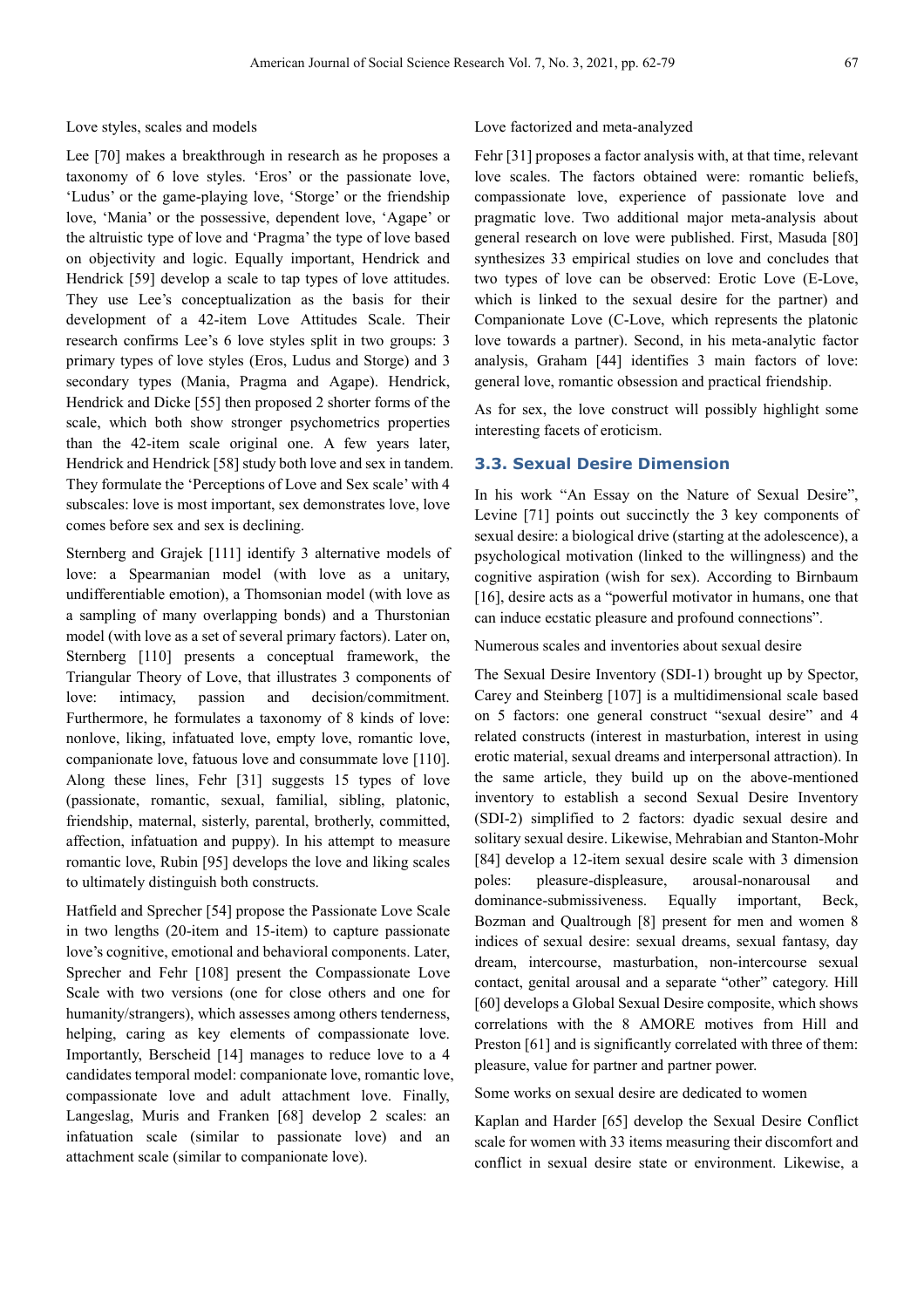strong resonance has been the research from Rosen et al. [93], which presented The Female Sexual Function Index, a 6-domain structure: sexual desire, subjective arousal, lubrification, orgasm, satisfaction and pain. Moreover, Goldhammer and McCabe [41] propose the Female Sexual Desire Questionnaire to assess levels of sexual desire among partnered heterosexual women. 6 types of sexual desire are revealed: dyadic desire, solitary desire, resistance, positive relationship, sexual self-image and concern.

### **3.4. Desire Dimension**

This construct has a long scholastic tradition, typically in psychology, literature and marketing.

### Starting with Freud

In his dynamic model, where mental life deals with a conflict of drives, Freud distinguishes sexual instincts from death instincts. Desire is a function of the sexual instincts that Freud named libido. Later in his works, he renamed desire into "Eros", which underlines its closeness to eroticism.

#### Literature enthralled by the phenomenon of desire

Brooks, an American writer, defines desire as a "creative force aligned with Eros or the life instincts (as cited in Clayton [22]). While this is true, Bersani, an American literature Professor, is more critical as he considers "desire as determined by a lack that lies at its origin, the absence of any possible object of satisfaction". He adds that desire is an insatiable human element (as cited in Clayton [22]). Clayton warns that desire, in a narrative context, is "free floating, mobile, subject to no law" [22]. Lacan adds that desire is to be considered as a "derangement of instinct", which leads to an eternal quest towards something else (as cited in Clayton [22]). Brooks and Bersani stress the universal characteristic of desire as it would be "ahistorical, a timeless phenomenon, which has taken the same shape in all people, places, nations and cultures" (as cited in Clayton [22]).

### Desire underpins many marketing techniques

Hofmann, Baumeister, Förster and Vohs [62] present a conceptual framework of desire, which highlights its uncomfortable nature. Desire here is based on 3 elements: conflict, resistance and behavior enactment. In their seminal article "The Fire of Desire: A Multisited Inquiry into Consumer Passion", Belk, Ger and Askegaard [10] aim to make the distinction between 3 essential constructs desire, need and want. According to these authors, desire is to be found primarily in a social context, is almost infinite and in which imagination plays a central role [10]. They perceive desire as a cycle, The Cycle of Desire, which is based on 3 elements: self-seduction, longing and processes sustaining/accelerating/reinitiating desire [10]. According to them, human beings desire to desire and fear of being without desire [10]. Additionally, they develop the concept of "The Phenomenon of Consumer Desire" [10], which consists of 5 elements: embodied passion, desire for otherness, desire for sociality, danger and immorality and distance and inaccessibility.

The combination of the constructs sexual desire and desire is presumably a driver for understanding eroticism completely.

## **3.5. Arousal Dimension**

The attempt to define and to measure both arousal and sexual arousal is not a new phenomenon in research, especially for scholars in psychology.

What are arousal and sexual arousal about

According to Whalen [118], sexual motivation is based on 2 components: sexual arousal (current level of sexual excitation) and sexual arousability (the propensity for arousal). Arousal's determinant is the presence or absence of relevant stimuli. Arousability is determined by hormones, prospect of sexual intercourse and experience.

### Numerous scales and models

Numerous scales and models have been developed, whereby 5 are being considered as most relevant to this research. First, Mehrabian and Russel [83] introduce a 40-item scale measuring individuals' arousal seeking tendency, which highlights the preferred arousal levels of human beings. 5 factors emerged from this scale: arousal from change, unusual stimuli, risk, sensuality and new environments. Second, Derryberry and Rothbart [26] position arousal as one of the 3 factors (along with emotion and self-regulation) measuring the central concept of temperament. Arousal is there assessed by 8 sub-scales. Third, arousal was theorized in a prominent emotional state model "Pleasure-Arousal-Dominance Temperament" model from Mehrabian [82]. It consists of poles: state pleasure, state arousal and state dominance. Fourth, Arousal is also linked to the concept of "positive affectivity", a higher-order dimension, formalized and then summarized by Clark and Watson [21]. Last, the framework "Arousal Potential, Arousal and Stimulating Evaluation", conceived by Steenkamp, Baumgartner and van der Pulp [109], puts additional light on the importance of arousal in psychological research, as moderators such as need for stimulation are critical to assess arousal as a construct.

#### Some approaches are specific for women

Hoon, Hoon and Wincze [63] introduce a Sexual Arousability Inventory for women. For that purpose, they use 28 erotic experiences and conclude that 5 factors can be retained: "foreplay (dancing, caressing and kissing)", "vicarious arousal mediated by erotic visual and verbal stimuli in different media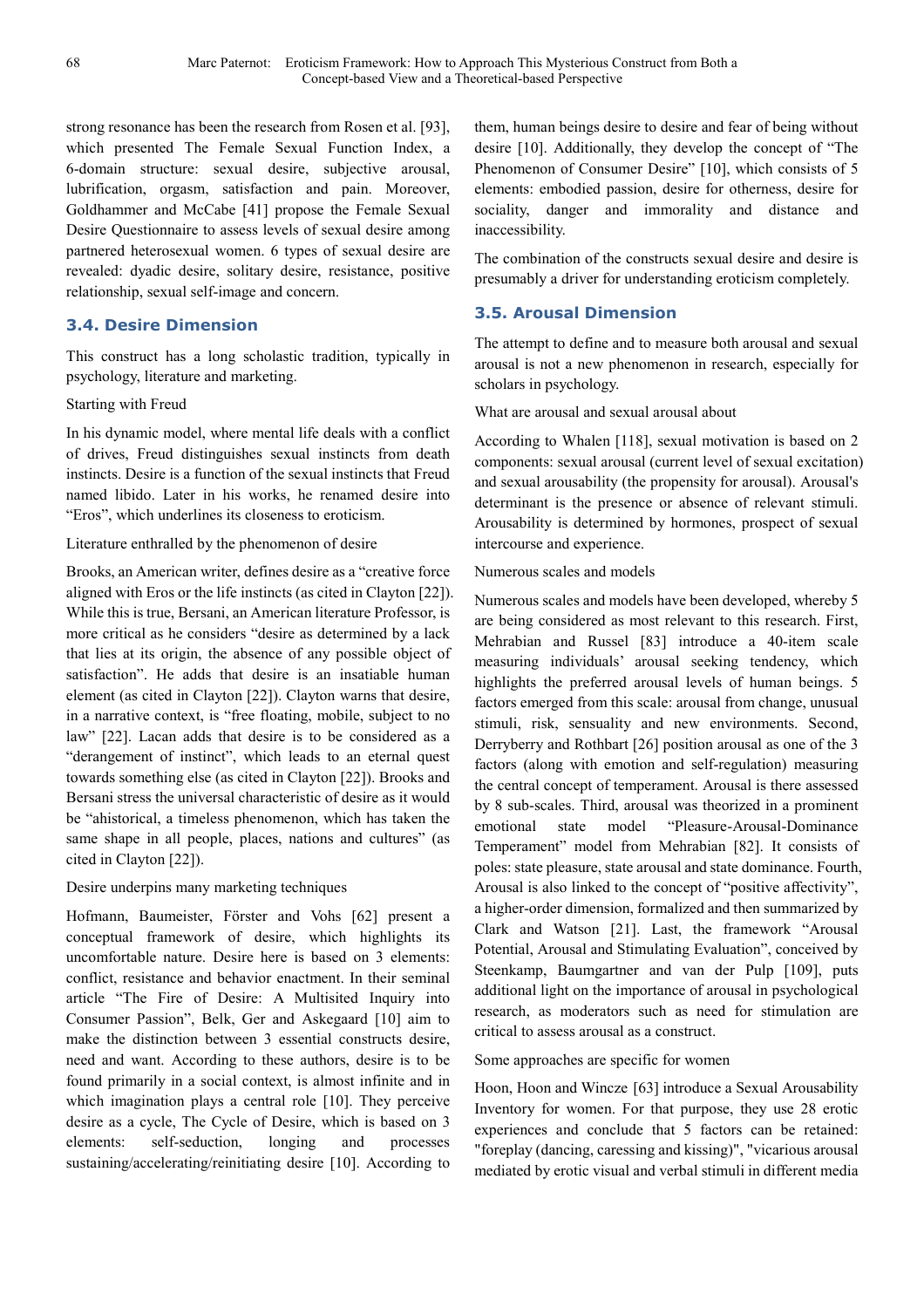forms", "breast stimulation", "preparation for and participation in intercourse", "genital stimulation by or genital stimulation of a partner" [63]. Similarly, Morokoff [89], demonstrates the relationship between female sexual arousal, sexual behavior and erotic stimuli for women.

#### Arousal and desire are intertwined

More recently, Toledano and Pfaus [114] merged 2 dimensions of interest for this paper, namely sexual arousal and desire. They build the Sexual Arousal and Desire Inventory, a 54-item multidimensional scale both for men and women. Thereby, 4 interrelated factors emerge: evaluative (cognitive and emotional), physiological (endocrine, autonomic), motivational and negative/aversive (inhibitory).

Arousal and sexual arousal are clearly linked and should play a role in helping human beings to track eroticism closely.

#### **3.6. Pleasure Dimension**

Pleasure has been mostly studied through scales and inventories relying on empirical studies. The understanding of this dimension is predominantly based on the concepts of affect and motivation. Pleasure is shown primarily as a sequential process within a social context.

#### Affects lead us on the track of pleasure

Academic literature on affect helps to approach the concept of "Pleasure-Displeasure". In order to study the 2 primary dimensions of mood (positive affect and negative affect) Watson, Clark and Tellegen [116] propose the Positive and Negative Affect Scale. Pleasure would be close to positive affect and displeasure close to negative affect. Similarly, Russel, Weiss and Mendelson [96] introduce the Affect Grid to assess 2 dimensions: pleasure-displeasure and arousal-sleepiness.

#### Pleasure as a motivation system

Carver and White [20] build up on Gray's works ([45], [46]) about the BIS (Behavioral Inhibition System, an aversive motivation; connected to displeasure) and the BAS (Behavioral Activation System, an appetitive motivation; related to pleasure). They establish 4 scales to measure BIS (one unidimensional scale) and BAS (3 scales: reward responsiveness, drive and fun seeking).

#### Pleasure: a social, multicultural and sequential phenomenon

Gard, Gard, Kring and John [38] make a distinction about the experience of pleasure by distinguishing anticipatory from consummatory experience of pleasure. This scale is named the Temporal Experience of Pleasure scale. This scale has been continuously reused by scholars to identify specificities across time and culture, such as the work of Li et al. [72] on the model fit to China or the work of Simon et al. [100] with a German sample. Gooding and Pflum [42] expand on Gard's work by linking pleasure with social and interpersonal interactions. They distinguish anticipatory social pleasure (looking forward to social exchanges with people) from consummatory social pleasure (experiencing pleasure from social interactions). Their study highlights three factors: intimate social interactions, group social interactions and social bonding and making connections [42]. Focusing solely on pleasure, Snaith, Hamilton, Morley, Humayan, Hargreaves and Trigwell [104] develop the Snaith-Hamilton Pleasure Scale, which reveals 4 domains of pleasure response: interest/pastimes, social interaction, sensory experience and food/drink.

#### **3.7. Beauty Dimension**

Beauty as a construct has been analyzed in multiple ways. According to Brielmann and Pelli [17], beauty fascinates humans since ancient times and is very much linked to the concept of "aesthetics".

#### Various approaches of beauty

Biaggio and Supplee [15] analyze the dimensions of Aesthetic Perception, which are summarized by 3 factors: hedonic value, arousal and uncertainty. Moreover, Webster and Driskell [117] associate beauty with status. To them, attractiveness is a status element, which is assessed by 2 elements: general ability and scholastic ability. The Body Esteem Scale from Franzoi and Shield [36] offers a multidimensional construct of 3 factors, which differs among men and women. For men, the 3 factors are: physical attractiveness, upper body strength and physical condition. Whereas for women, these are: sexual attractiveness, weight concern and physical condition [36]. Menninghaus et al. [85] distinguish 3 aspects of beauty: its 'cultural pole' (illustrated by the term "elegance"), its 'natural sexual pole' ("sexiness") and its 'in motion pole' (exemplified by the term "grace").

#### External and internal aspects of beauty

Some scholars point on the distinctions between external and internal aspects of beauty. Langmeyer and Shank [69] factor analyze 40 items describing beauty and conclude 2 main factors: non-physical and physical. The former depicts "the way one acts and the way one sees the world" and can be summarized as the "internal aspects of beauty" [69]. The physical factor relates to "what can be seen externally" (face, body proportions and body shape) and can be the encapsulated in "external aspects of beauty" [69]. Similarly, but for women only, Tylka and Iannantuono [115] present an unidimensional Broad Conceptualization of Beauty Scale, which measures how women perceive beauty from an external and internal view. Finally, Diessner, Solom, Frost, Parsons and Davidson [27] design the Engagement with Beauty Scale, which results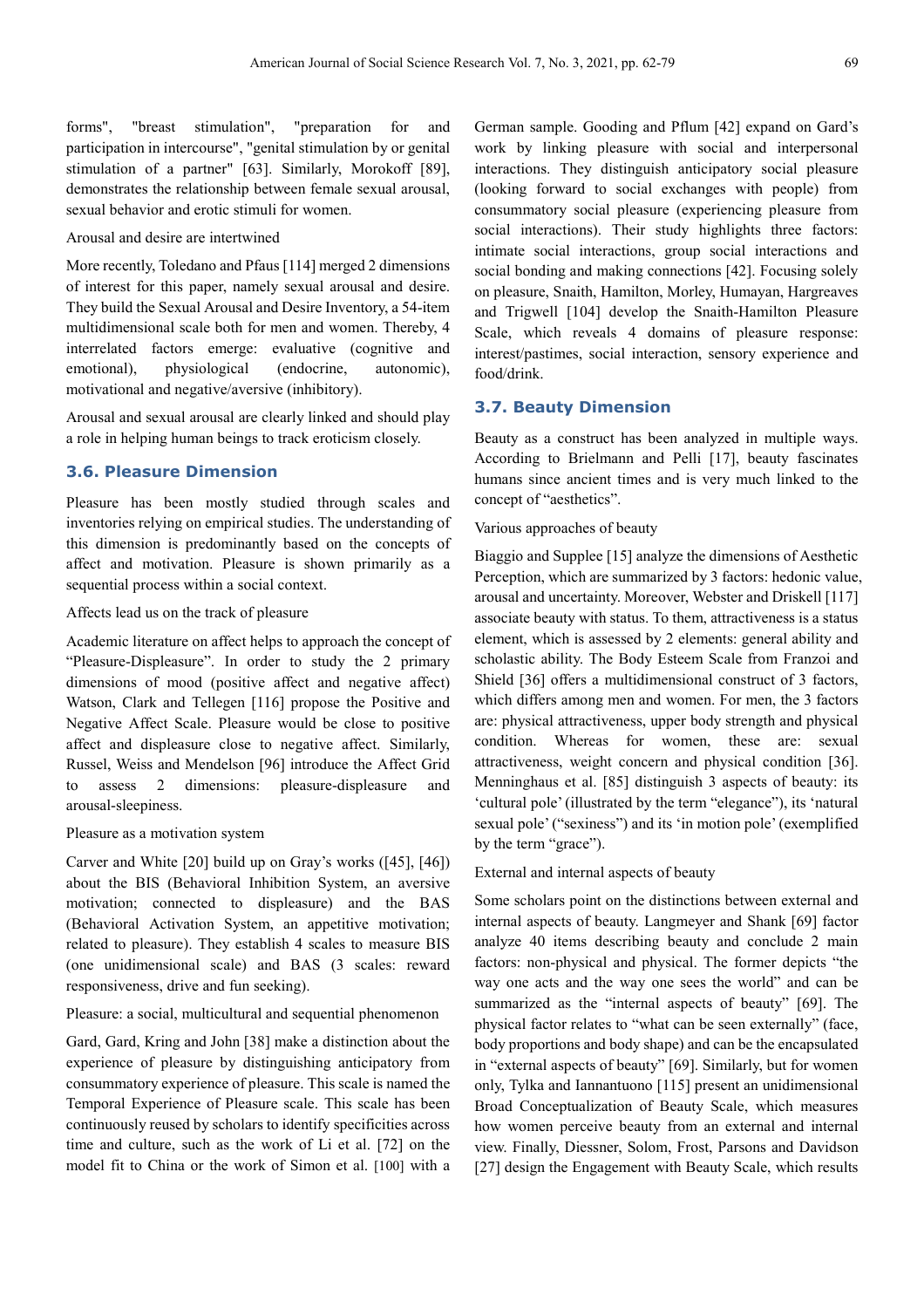in 3 distinct factors: natural beauty, artistic beauty and moral beauty.

The 11 hypothetical dimensions related but distinct from eroticism presented in this section are helpful in positioning eroticism in a conceptual context. This is summarized as the "Eroticism conceptual framework" (Figure 2).

Though, according to the author, this does not capture the complete significance of eroticism. In the following section, after an additional literature review, the major theories, which intertwine with eroticism are reviewed.



Figure 2. Eroticism conceptual framework - 11 hypothesized dimensions.

# **4. Eroticism's Theoretical Framework**

Eroticism, is a broad and very difficult construct to grasp and has influenced as well as is influenced by numerous major theories. Here, the author proposes 9 major theories intertwining with the focal construct of eroticism, of which two represent the most reciprocal influences, namely sexology and sociology.

- a) Sexology
- b) Sociology
- c) Religion
- d) Psychology
- e) Biology
- f) Anthropology
- g) Morality
- h) Architecture
- i) Philosophy

## **4.1. Sexology**

Sexology is "the study of sex or of the interaction of the sexes especially among human beings" (Sexology. In The Merriam-Webster.com Dictionary. Retrieved January 13, 2020, from

https://www.merriam-webster.com/dictionary/sexology).

Sexuality as a starting point

The two Kinsey reports, "Sexual behavior in Human Male" [67] and "Sexual behavior in the Human Female" [66], provide a real breakthrough in the research on sexual behaviors and desires. De Beauvoir [7], author of "The Second Sex", attempts to deconstruct major frameworks in a concise manner, relevant for this paper. For instance, she describes the enterprise that leads to the "debunking of love and eroticism" (as cited in Coffin [23]) and she regrets that sex is too much related to love (as cited in Coffin [23]). For a long time, sexuality has been reduced to the reach of an orgasm. It was the unit of measure to assess successful sexual life and was a driver of human well-being [9]. Masters and Johnson, two leading scientists in sexology, agree and consider in fact orgasm, for both men and women, as a "truly egocentric matter" [9].

#### Sex, a deep and profound experience

Sexual encounters are central to most of us, as they "involve the deepest corners of ourselves and are among the most intense, powerful, emotional and profound experiences we have" [74]. Similarly, Fellmann argues that sex is perceived as a highly pleasurable activity. While this is true, he underlines that it is also the source of deep pain and grief [33]. Ricoeur depicts sexual experiences as connected to easy to reach, common, biological encounters that lead to the process of dehumanizing sex [92].

#### Eroticism takes it all

Money [87] analyzes that at his time there were only five words derived from "sex" namely "sexing, sexual, sexuality, sexualize and sexualization", which is limited compared to the words derived from "sense" (he evokes twenty-four). Because of the lack of appropriate and precise words, he mentally turns to the construct of eroticism. Likewise, Weber notes that "as conventions increase, sexuality is repressed and eroticism develops as the sublimation of sexual expression" (as cited in Falco [30]). Bauman posits that eroticism's birth takes place thanks to a "cultural trick", which divides the sexual experience from the pleasure associated [5]. This pleasure revealed is, for Fellmann and Walsh, at the source of the act of separating sexuality from procreation and in creativity and procreativity [34]. Bataille supports this argument as he argues that eroticism's soul is based on the puzzlement human beings face when they interact with sexual pleasure and taboo [4]. Furthermore, Money [88] asserts that eroticism is included in the broader construct of sexuality, making eroticism one of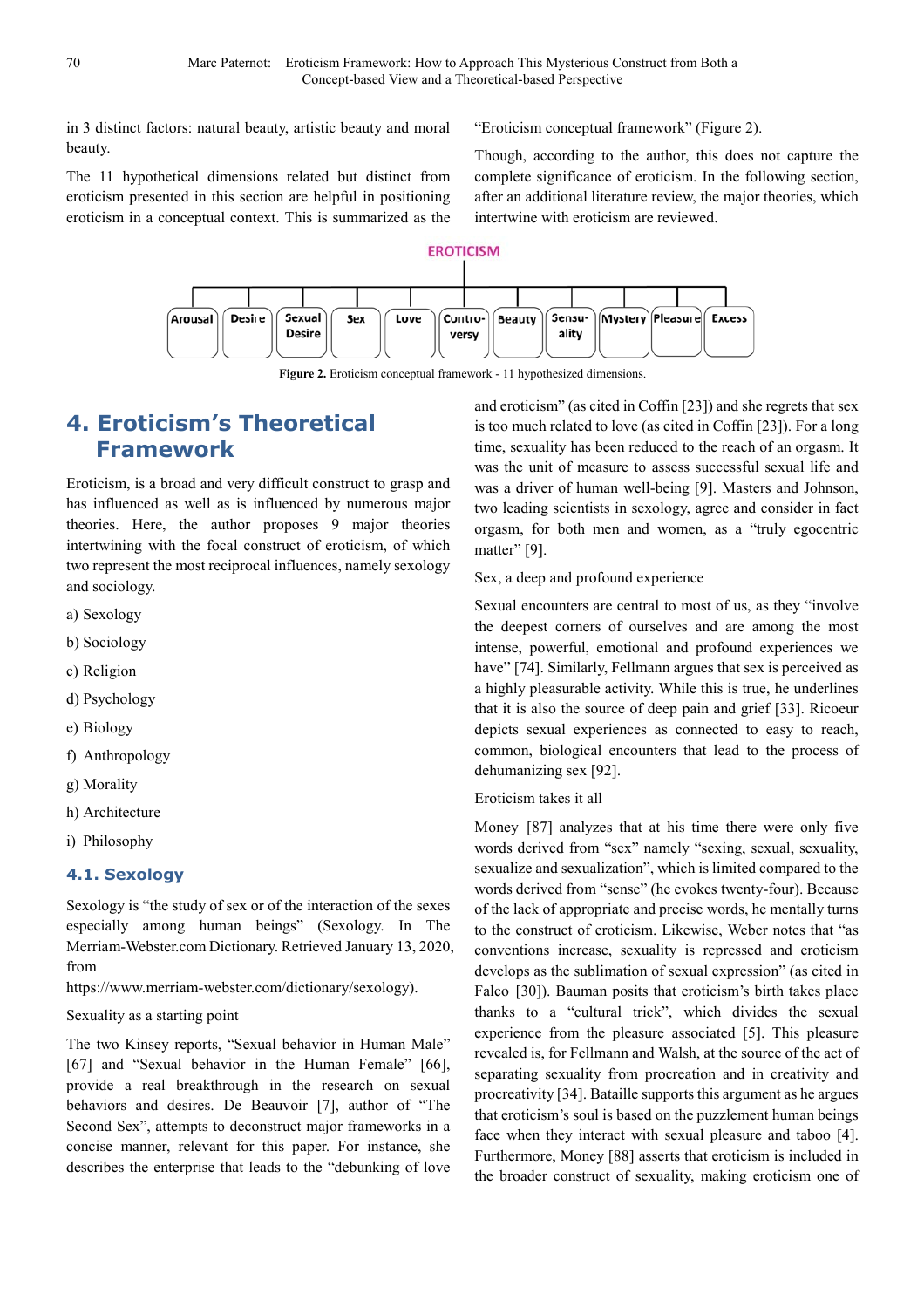many factors of sexuality. This view is only partly supported by Fellmann and Walsh. Even though they see eroticism as a "feeling founded in sexuality", they go further as they visualize eroticism "transcending the evolutionary goal of sexuality" [34]. Moreover, Octavio Paz, poet and laureate of Nobel prize in literature, makes a luminous comparison of sex, eroticism and love (as cited in Bauman [5]): to him, "the primordial fire of sex", "the red flame of eroticism" and "the blue flame of love" exist simultaneously; the least human is the sex aspect, as other species such as animals also master it. Overall, Fellmann and Walsh [34] argue that there is a shift from sexuality to eroticism, especially when imagination and sexual arousal are present. To conclude, switching from a "sexual body" to the "erotic self" implies the use of "fantasy, desire, heightened emotion, and strong physical sensations" [75].

### **4.2. Sociology**

As a fundamental personal relationship-based construct, eroticism can affect the relationship of the individual with the social order and of the unconscious with the social structure. Thereby, eroticism is strongly linked to sociology.

#### Eroticism, a paradox as fundament

Eroticism has either an ignitable potential or on the contrary a specificity of adding oil in the system (the society). Shilling and Mellor reinforce eroticism's standing, which results both in asserting life at the individual level and in disturbing the social functioning of a society [99]. Eroticism's undomesticated and rebellious attributes are also underlined by Girard [40], as he confirms that domesticating eroticism is illusory. According to Heiman, the paradox of eroticism lies in the fact that it must probably be "socially unacceptable or norm-breaking, in order to be maximally arousing" (as cited in Meana [81]).

#### Eroticism, a symbolic and inmost element

According to Falco, eroticism has a "signifying function" and represents the "symbolic order" [30]. Moreover, the Bataillian concept of "inner-experience" is transposed to eroticism, as Bataille asserts that eroticism is one angle of the inner life of individuals [4]. Similarly, Sorensen [105] argues that the permission of transgression is driven by the inner experience of men and women.

#### Eroticism: a social and political force

According to Martin and George, the "Hobbesian problem of order" is directly linked to the undersupplied desired possessions [77]. Furthermore, Bataille emphasizes that the combination of the two irrepressible contradictory forces of transgression and taboo, which both are strongly linked to eroticism, leads to what social is about [4]. Weber perceives

eroticism along with aesthetics, intellectualism, politics and religion, as a "value-sphere" (as cited in Shilling & Mellor [99]). He conceptualizes this into the "Erotic Sphere" (as cited in Bellah [11]). According to Martin and George, this sphere defines the spreading rationalization of life across societies [77]). For Weber, this is precisely the specific ability of eroticism to own its regulatory system (as cited in Martin & George [77]). In addition, in eroticism lies "a formidable revenge, not only of leisure on work, but of private life on public life as a whole" [92]. Ricoeur insists on the necessity to socialize eroticism by domesticating the disorderly human's instincts with interdictions and prohibitions [92]. Further, according to Marcus, eroticism has the unique characteristic to "flourish in the shade of the state's neglect" [75]. Additionally, Meana [81] argues that eroticism shows rebellious stances against politics, which wants to ensure "strict versions of egalitarianism and any number of codes of conduct in the bedroom". Finally, Bataille [4] insists on eroticism's ability to dissolve the constraints of regulated societies.

#### **4.3. Religion**

The Latin etymology of religion is "religare", which refers to "reconstituting a spiritual bond between humans and incomprehensible and threatening forces of nature" [97].

#### Eroticism epitomized as "hell"

For a long time, Christianity related eroticism to evil. This is further emphasized by Bataille as he mentions that eroticism is a pointless phenomenon depicting both Evil and Satan [4]. Similarly, Ricoeur sheds negative light on eroticism as it is compared to a demon and is considered to be harmful aspect of life [92]. Eroticism is also associated with sin and temptation such as the biblical story of Adam, Eve, the apple and the snake in the Garden of Eden. Furthermore, Ricoeur distinguishes the "sins of the flesh" from the "sins against the spirit" [92]. Given eroticism's body and imaginative characteristics, both types of sins apply to it. As Bataille [4] puts it, the flesh is considered to be an antagonist to Christians' values and principles as it represents a freedom, which is looming. The flesh corresponds to an erotic symbol and is therefore real and undeniable [4]. Finally, Weber underscores the role of religion in restraining eroticism's threat (as cited in Shilling & Mellor [99]).

#### Eroticism, a symbol for pain

Going back to more ancient times, religion played with the exuberant touch of eroticism, especially if one looks back for instance to Egypt, Pagan or Greece [97]. For Christians, pleasure was long associated with pain, suffering and sacrifice. It is illustrated by Catholic religious iconography, which portrays death, martyrdom and crucifixion [39]. Foremost, Jesus' crucifixion is a sacrifice for all who believe in him.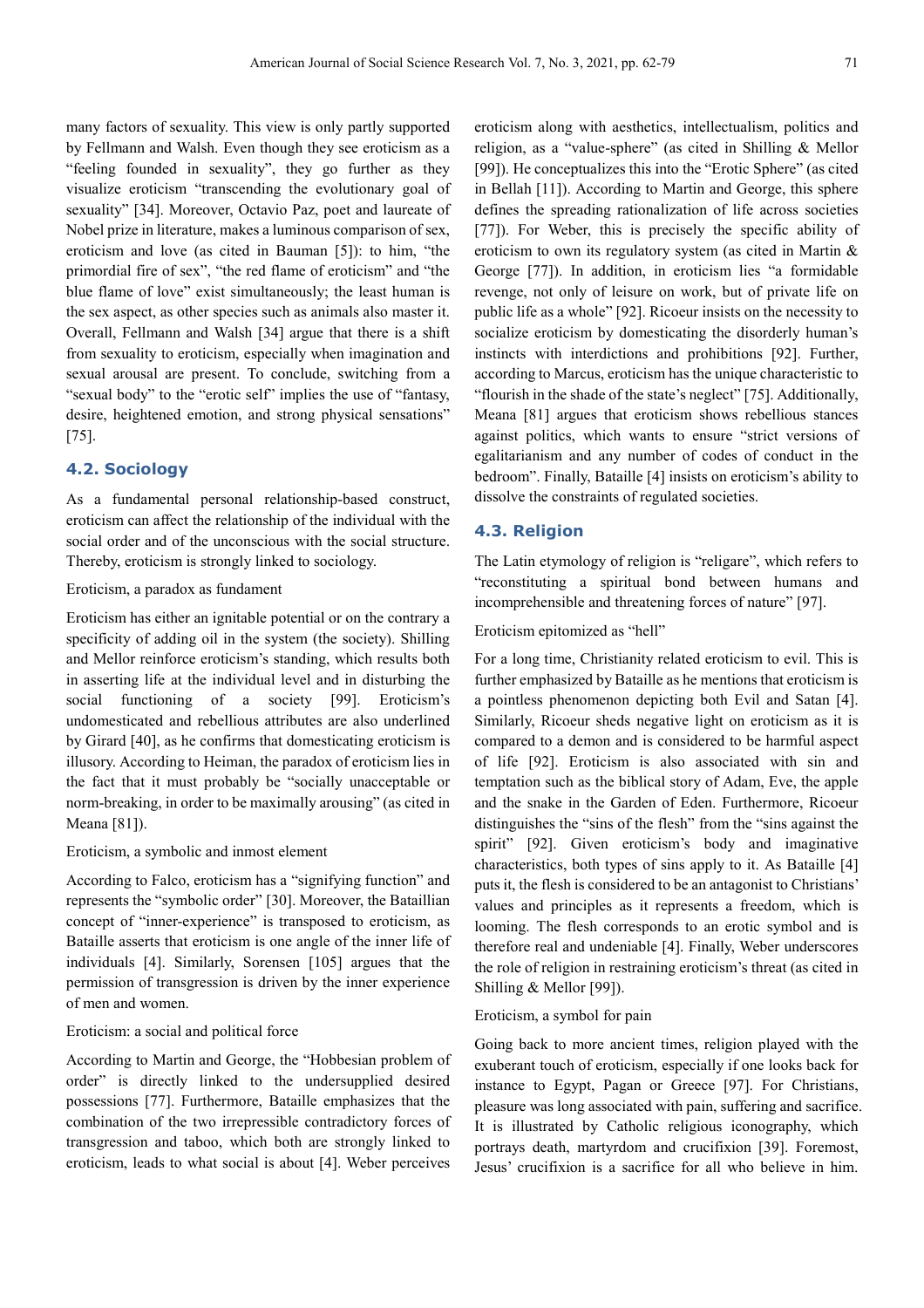Hence, as Garrigos puts it, eroticism is linked to God via pain, which enables to reach transcendence [39].

Though, eroticism and religion can be seen as complementary

Mishima and Ontani share the vision that "eroticism and faith intermingle in the most peculiar way" (as cited in Santos [97]). This underscores the Bataillian view that eroticism and religion are complementary constructs (as cited in Santos [97]). In the context of nature, Weber introduces the concept of "erotic sacrament". He defines the erotic sacrament as the "direct breaking through of the boundaries between souls, from human being to human being" (as cited in Falco [30]). Bataille sums up the interrelationship between eroticism and religious aspects, as he writes "what mysticism cannot put into words, eroticism says" [4].

## **4.4. Psychology**

According to the American Psychology Association (APA), psychology is the study of the mind and the behavior (Psychology. Retrieved January 16, 2020, from https://dictionary.apa.org/psychology). The discipline embraces all aspects of the human experience including feelings, the way we think, the concepts of consciousness and unconsciousness, all particularly relevant to our research.

Eroticism: a life-long experience

According to Calderone one experiences eroticism through dreams, reflections, sensations or experiences from early childhood [19]. According to her, eroticism can also, at a later stage in life, be linked to eccentric behaviors such as sadomasochism, fetishism, voyeurism or exhibitionism [19].

Consciousness, unconsciousness and guilt are critical to experience eroticism

Both the concepts of consciousness as well as unconsciousness are key to getting a deeper understanding of eroticism. Freud on this topic delimited the consciousness, "here and now", from the unconsciousness, "andere" Schauplatz, the other scene" (as cited in Teyssot [113]. Moreover, in order to dig into the reason of unhappiness, it is not sufficient to look at sin but also to explore guilt. Consequently, Freud analyzes that "the sense of guilt is an instrument that the punishing superego employs to control the tumultuous id" (as cited in Rubin [94]). Furthermore, Freud's vision of sexuality is to capture it as "vast continent" [23]. In the author's opinion, eroticism could easily be compared to an "ocean" due to its immensity, deepness and availability to humanity.

Eroticism rooted in feelings, senses, emotions and thoughts

One side of eroticism is linked to passion. It comes from the Greek "pathê", which means for the Epicureans the experience made by human beings mixing delight and suffering as well as what humans feel and sense [6]. Furthermore, Lorde points out that eroticism is "firmly rooted in the power of our unexpressed or unrecognized feeling" [73]. According to her, eroticism is the "nurturer or nursemaid of all our deepest knowledge" [73]. Fellmann and Walsh emphasize human's mind unique specificity to possess properties such as feelings, cognitive capabilities and reflective skills [34]. In addition, they state that human beings doubt and have ambivalent and contradictory attitudes [34]. All of these are critical and invaluable resources to engage with the fascinating topic of eroticism and to enjoy its "power" as Lorde puts it [73]. In addition, human beings have the advantage to have a brain configured for high plasticity. This allows to deal with complex, contradictory, abstract emotions, feelings and thoughts. This ability is a pre-condition to engage with eroticism to its full. This is why Fellmann concludes in his forceful article "Eroticism: Why it still matters" that eroticism constitutes the "hallmark of behavioral and mental plasticity in human evolution" [33].

## **4.5. Biology**

The body is definitely related to eroticism. For the famous physician Ellis, the erotic personality "rests on a triangular association between the cerebrum, the endocrine system and the autonomic nervous apparatus" [29].

Brain and hormones: a prerequisite for approaching eroticism

The brain is the key organ and it has to be fed by the body with energy. Fellmann and Walsh confirm by stating that the brain is predominantly a sexual organ, where love is located [34]. Emotions are created by hormones, which have an exciting influence and by chalones, which have on the contrary an inhibitory impact. The thyroid, often expressed as "the gland of creation", is critical to reproduction and to creative and intellectual performance [29]. Hormones do play a big role in this context. Adrenaline has a decisive impact on the heart's activity and salivary glands, both needed to experience sexual emotions [29]. Androgen is the libido hormone both for men and women and allows sexual organs to experience a significant dilation of vasculature and an increase in size [87].

Senses are irreplaceable for enjoying eroticism

Fellmann and Walsh insist on the essential transformation of sexuality to eroticism, relies on humans' sensations and sensibilities [34]. Senses are central to gain an understanding of eroticism. In that respect is touch the foremost sense and skin underpins it. As stated by Ellis, touch "is at once the least intellectual and the most massively emotional" of the five human senses [29]. To illustrate this, Ellis adds that there is "no such channel for directing nervous force into the sexual sphere as the kiss" [29]. The sense of smell triggers imagination, a driving force of desire and eroticism.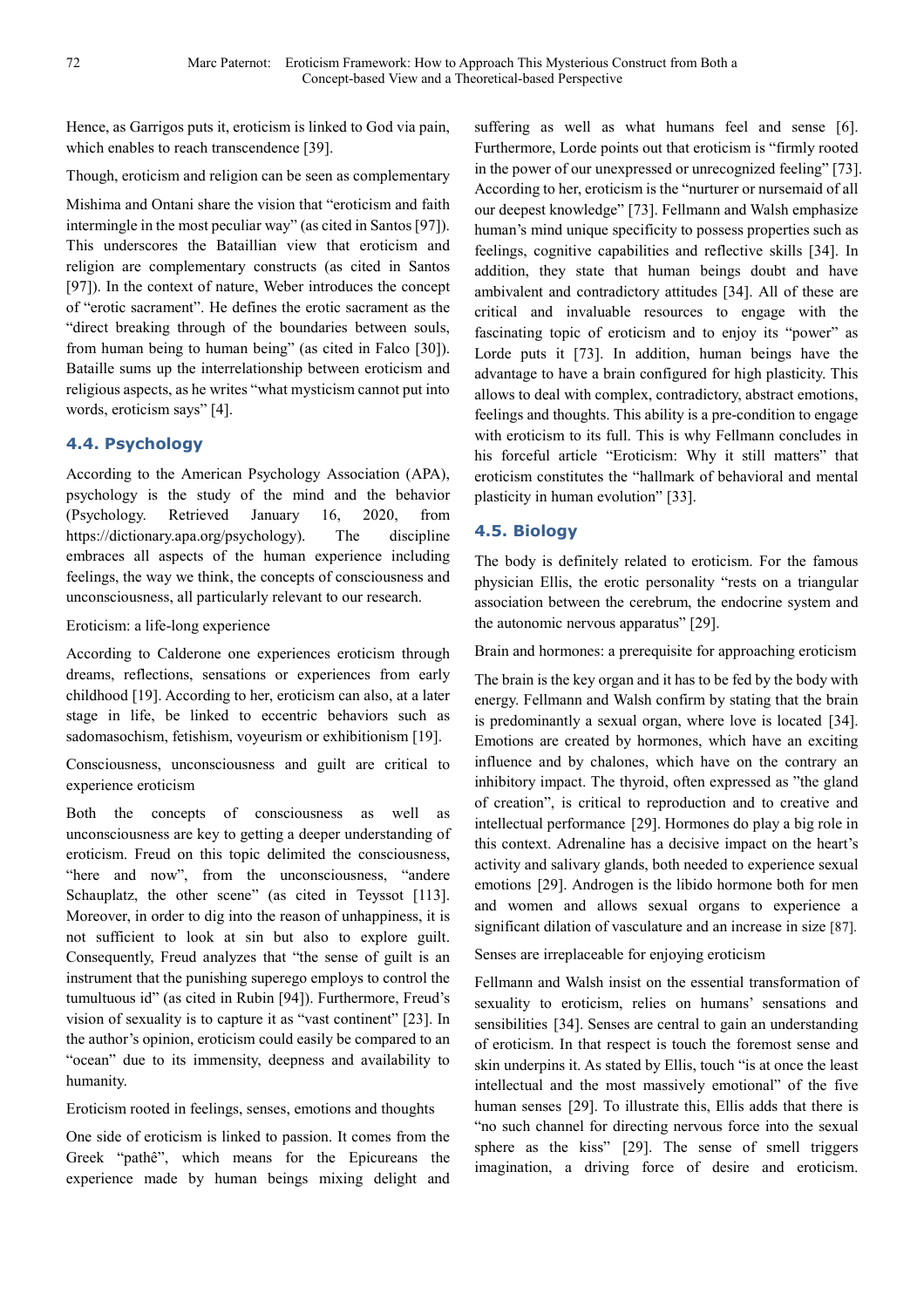According to Ellis, it has a power of suggestion and has the ability to change emotions [29]. Consequently, it plays a considerable role in sexual attractions, as odors are powerful stimulants for sexual nearness. In sexuality, hearing is crucial in order to get to a fusion of body and mind. As Ellis puts it, sexuality is "probably the first source of speech" [29]. The scope of vision is limitless. It is definitely the utmost sense from a mating perspective [29]. Singer underlines that in eroticism men rely more on their visual ability than women, who are more internal-focused [102].

### **4.6. Anthropology**

Anthropology is the "study of human beings and their ancestors through time and space and in relation to physical character, environmental and social relations and culture" (Anthropology. In The Merriam-Webster.com Dictionary. Retrieved January 16, 2020, from https://www.merriam-webster.com/dictionary/anthropology). Due to the subject of this research, we will focus on the cultural and social part of anthropology.

Humans' unique ability to turn to eroticism

Fellmann and Walsh define anthropology as they write that the theory "becomes the study of mutual understanding, mind-reading and caring about what others feel and intend" [34]. The key corresponding question is what makes us human? Fellmann refers to three characteristics: the anatomy (upright gait), the behavioral patterns (child-rearing) and the mental attitudes as for instance curiosity [33]. The ability to consciousness is also a distinctive element for human beings versus animals. Therefore, Fellmann and Walsh affirm that consciousness is a "quantum leap" from animals' ability to the human's psyche [34]. According to Fellmann and Walsh, precisely eroticism allows human beings a cultural malleability [34], which is decisive to apprehend the world around us.

Conditioning leads humans to eroticism

Gooren underlines that erotosexual interrelationships between men and women are crucial for the survival of the species [43]. Conditioning is largely impacted by cognitive processes and accounts for the development of sexual preferences. It triggers and colors every emotional encounter [102]. According to major writers in human sexuality such as Kinsey, Whalen or Byrne, conditioning appears to be a major factor explaining eroticism's direction and magnitude [101]. Clearly, one of the most noticeable aspects of the human mind is its ability to shift from sexuality to eroticism [34].

#### **4.7. Morality**

In short, morality can be defined by either a way regulating human conduct or by a judgement about good or bad [94].

Eroticism is closer to morality than expected

Eroticism is linked to morality at least for two reasons. First, one needs the ability to take a step back from involved situations and second, the other in the relationship should be both taken responsibly as a "means for pleasure and at the same time as an end in itself" [33]. Morality is in constant evolution. Evans claimed that "people in the West suffered more in their personal lives from 'love' than from any other single ideology" (as cited in Miller [86]). This shows greatly that emotional relationships are as critical as moral and political principles, at least on a personal level.

Two forms of moral systems in Western societies

One can sketch two major moral systems in Western societies: "the morality of higher purposes" and "the morality of self-fulfillment". The former was particularly observed between the Middle Age and the Enlightenment. It has the following three characteristics: salvation is people's main objective, the rejection of the material world is a key religious principle and sins are proscribed as they lead to damnation [94]. Furthermore, desires are seen as allurement to stave off from Christ and sex is not held to be essential to life [94]. Whereas the morality of self-fulfillment dominates since the twentieth century in Western societies. According to Rubin [94], in this moral system, sex is appreciated as a pleasurable and merited. Sex is present across all levels of society, in every social class group and avoidance of sex will be scrutinized negatively. This type of modern morality allows more permissive attitudes and sees sex as part of one's daily life. Eroticism can particularly thrive within this self-fulfillment morality.

In a large-scale study, Atari, Lai and Dehgani [3] underscore the importance of moral judgements with regards to differences in sex perceptions. Women scored higher than men on "Care, Fairness and Purity". Differences among gender on "Loyalty and Authority" were very limited. Overall, the cultural context was said to play an important role in explaining perceptions' difference on sex.

#### **4.8. Architecture**

As architecture has conquered most of the cities across the globe, it is interesting to investigate its role in the field of eroticism. For Teyssot, architecture has two main characteristics: it should call accepted values into question and it should have the ambition to reflect present times [113].

Architecture and eroticism unexpected siblings

According to Barthes, there is a parallel between architecture and parts of cities, which are kept secret and reveal their erotic angle (as cited in Martin [78]). Tschumi, a leading Franco-Swiss architect, publishes in 1977 "The Pleasure of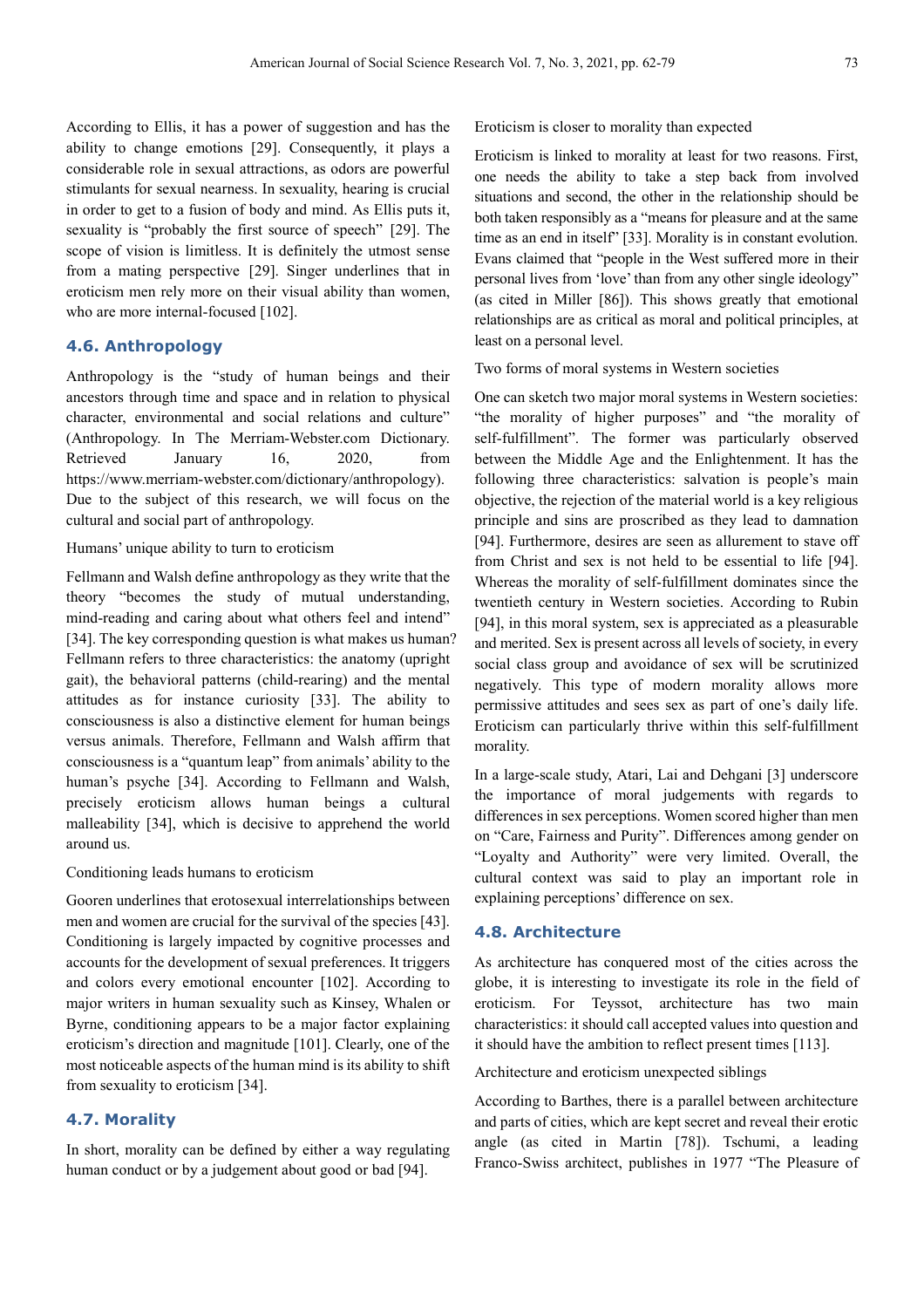Architecture" presenting the concept of "architectural eroticism". In Martin's article "Transpositions: On the intellectual origins of Tschumi's Architectural Theory" written in 1990. Tschumi argues that "architecture should be built and burned just for pleasure. By using Hollier's model, he defends the view that architecture consists of three "spaces". First, the "conceived space" (with the pyramid as analogy – 'space of reason'). Second, the "perceived space" (a labyrinth – 'prison of sensations'). Third, the "experienced space" (similar to the Bataillian 'inner experience'). The only way to reconcile the first two mentioned spaces is for Tschumi to accept one's personal experience and to ascertain architecture's eroticism.

#### Architecture: an abstract of eroticism

Tschumi (as cited in Martin [78]) defines architecture both as a "seductive representation of order" and as a "seductive illusion of an absolute order". To him, a pleasurable architecture affects senses and the mind. According to Jamiesen and Roberts-Hughes [64], architecture hides a revolutionary temperament and is here to transgress the limits established by rules, laws and custom. They assert architecture's capability to foster social and political changes [64]. For all these reasons, architecture reveals its parallelism with core features of eroticism. In conclusion, Tschumi (as cited in Martin [78]) concludes that architecture portrays "the erotic object par excellence" as it connects feelings and cognitive capabilities.

#### **4.9. Philosophy**

Philosophy, from Greek over Latin, philosophia, "love of wisdom", is the rational, abstract and methodical consideration of reality as a whole or of fundamental dimensions of human existence and experience. (Philosophy. In Encyclopædia Britannica. Retrieved January 18, 2020, from https://www.britannica.com/topic/philosophy).

Philosophy studies are particularly interested in the fields of reason, mind and existence. According to Girard, eroticism happens to be "the raison d'être of man" [40] and has therefore to be considered at the center of human's mind and destiny. Moreover, eroticism has the specific ability to estimate the gap "between the beginnings of our sense of self and the chaos of our strongest feelings" [73]. Consequently, eroticism allows us to be satisfied and to fully experiment what we deserve [73]. To conclude, eroticism, as a cornerstone in our live, "pulls us out of isolation and overturns us onto the world" [28].

9 major theories are critical to dig into the profoundness and versatility of eroticism as a construct. These theories interact with eroticism in multiple and meaningful ways. It is summarized in Figure 3 as "Eroticism theoretical framework".



**Figure 3.** Eroticism theoretical framework - 9 major theories intertwining with eroticism.

## **5. Limitations**

A number of limitations need to be noted regarding the present study.

a) First, understanding eroticism depends greatly on cultures

(i.e. Western, Asians). For some of them, eroticism is taboo but lived anyway at a personal level. For others, it is outspoken in public but misunderstood individually or as a couple. Due to the researcher's nationality and background, a Western bias is inevitable.

b) Second, eroticism could be pictured like an ocean, in all its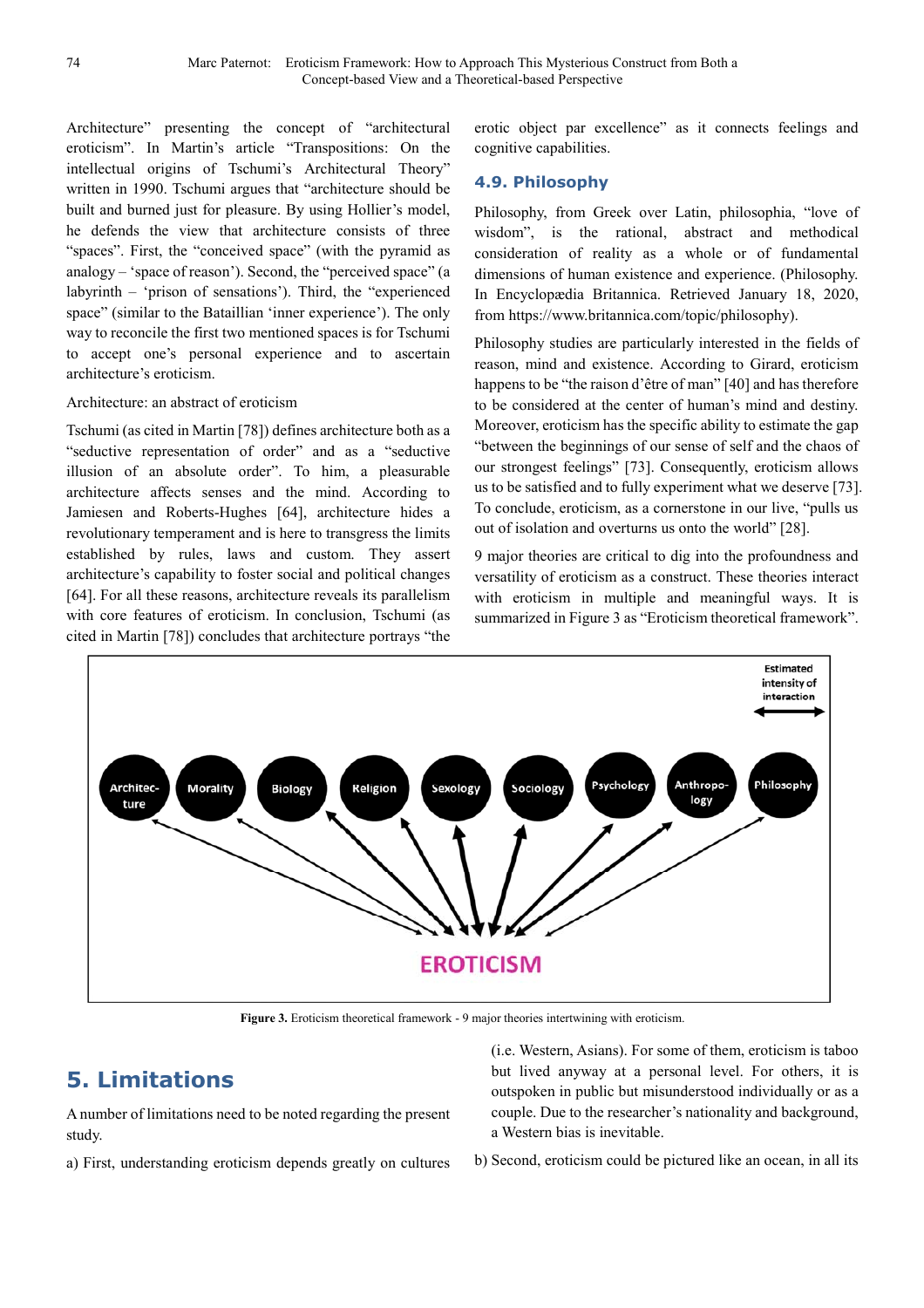immensity. Therefore, a complete understanding is out of reach. It is specific to every individual, it evolves over time and it adapts itself to counterparts and the social context.

c) Third, both studies (conceptual and theoretical) rely only secondary data. Primary data and an empirical research would consolidate the findings.

## **6. Further Research**

According to the author, the next logical and promising step would be to measure eroticism on the whole in an empirical way. To the author's knowledge, only Sarpila [98] has conducted such a study, though partially as the research only measured eroticism with sixteen items. Such an undertaking would fill the white spot exemplified in our literature review. This sounds challenging and promising at once.

Some scholars have highlighted the difficulties that researchers would face in measuring eroticism in all its dimensions. Bataille, already in 1957, is convinced that "eroticism has a significance for mankind that the scientific attitude cannot reach" [4]. Later, Zetterberg in his article "The Secret Ranking", which deals with the concept of "erotic rank", writes "at some future day researchers may actually have found a way to measure it [theory of erotic ranking] objectively and study it directly" [119]. More recently, Meana

[81] highlights the richness of human sexual response but regrets that one construct is absent on the research on sex and desire: namely, eroticism. She acknowledges that eroticism presents some "considerable research challenges" but to her, it is worth the try [50]. Hakim, in her influential article "Erotic Capital", encourages sociology to treat eroticism both theoretically and empirically [50]. One year later, in the adaptation of her academic article in a library's best seller, she emphasizes that "so far, no one has ever measured erotic capital in the round" and acknowledges that many studies measure some but not all dimensions [51]. She insists on the availability of numerous sex surveys and related topics but stresses that "there are real opportunities for methodological development and innovation in future years" [51]. Fellmann in his brilliant article "Eroticism: Why it still matters" recognizes that a "scientific definition of eroticism is very difficult to formulate" [33]. Finally, Fellmann and Walsh [34] stress the difficulty to capture eroticism "in a formula", just as it would be almost impossible for sexuality.

For all these reasons, further research should focus on measuring eroticism. The author does not deny the difficulty of the task but sees an enormous potential both in research and in practical implications to measure the construct empirically, probably at best with a scale.



**Figure 4.** Eroticism overarching framework.

## **7. Conclusion**

The aim of the present research was to propose an overarching framework on eroticism based both on a conceptual and theoretical analysis. This study has first examined the literature on eroticism to find out that few studies have systematically and extensively investigated this construct. Apart from typologies and definitions, to date, few studies have shown a detailed understanding of eroticism in the form of scales or frameworks. The author opted for the following strategy: taking eroticism without any prejudice from two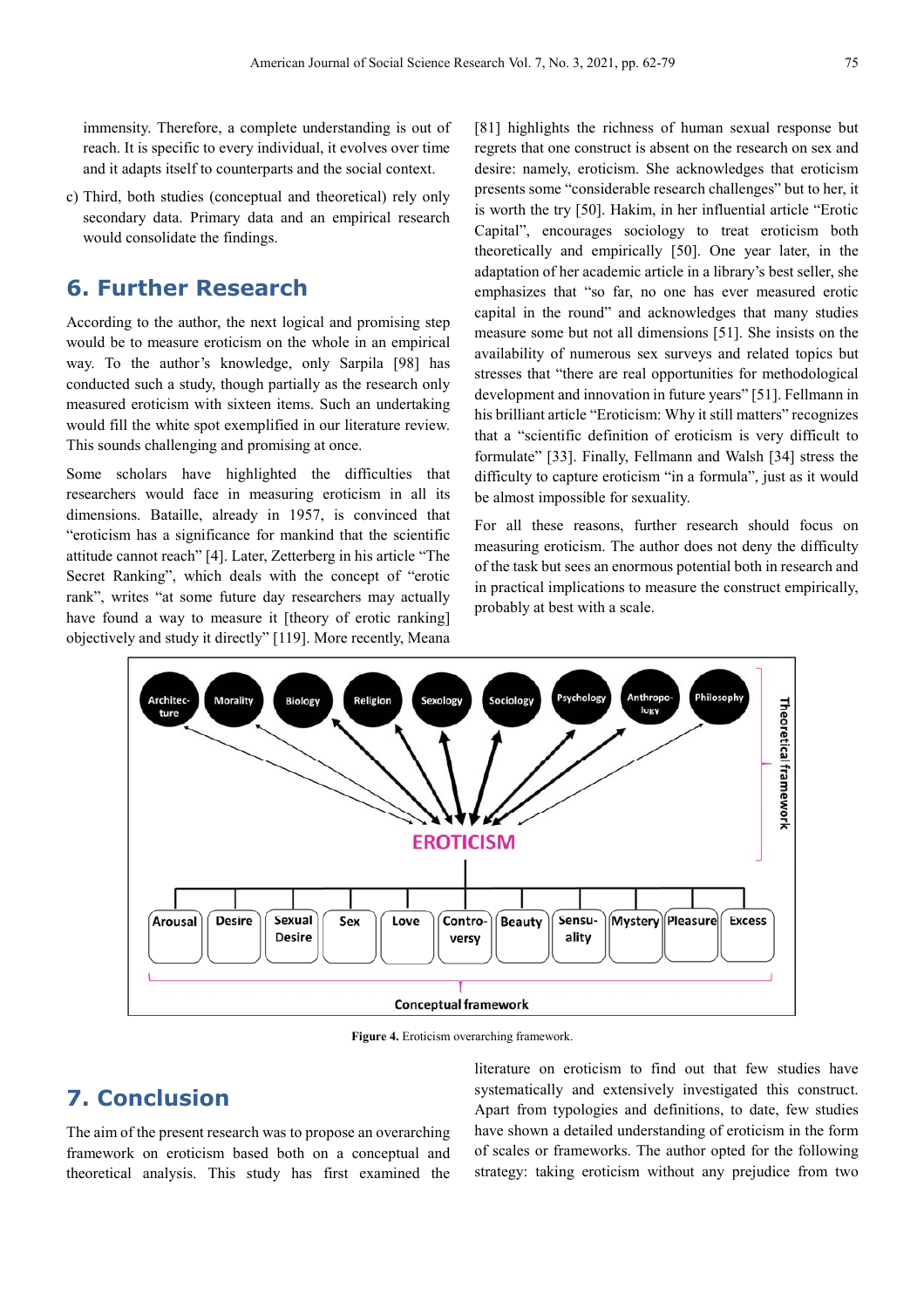main angles: from the conceptual construct- view and from a theory-view. This paper's findings have offered 3 frameworks for the exploration of eroticism as a construct. An "Eroticism conceptual framework" (Figure 2) and an "Eroticism theoretical framework" (Figure 3), which rely respectively on 11 dimensions and 9 theories have been proposed. Combined they form the "Eroticism overarching framework" (Figure 4), which is helpful to get a very intelligible and complete understanding of this enigmatic construct. Overall, these findings show that eroticism is a universal and multi-faceted construct to be given free rein for it to deliver its full and almost unlimited potential.

## **References**

- [1] Andersen, B. L., & Cyranowski, J. M. (1994). Women's sexual self-schema. *Journal of Personality and Social Psychology*, *67*  (6), 1079–1100. https://doi.org/10.1037/0022-3514.67.6.1079
- [2] Andersen, B. L., Cyranowski, J. M., & Espindle, D. (1999). Men's sexual self-schema. *Journal of Personality and Social Psychology*, *76* (4), 645–661. https://doi.org/10.1037/0022-3514.76.4.645
- [3] Atari, M., Lai, M. H. & Dehghani, M. (2020). Sex differences in moral judgements across 67 countries. *Proc. R. Soc. B*, 287
- [4] Bataille, G. (1986). *Erotism: Death and sensuality*. City Lights Books.
- [5] Bauman, Z. (1998). On Postmodern Uses of Sex. *Theory, Culture & Society*, https://doi.org/10.1177/0263276498015003002
- [6] Bazzano, M. (2013). This very body, the Buddha. *Sexual and Relationship Therapy*, *28* (1-2), 132–140. https://doi.org/10.1080/14681994.2013.770143
- [7] Beauvoir, S. de. (1953). *The Second Sex*. Alfred A. Knopf.
- [8] Beck, J. G., Bozman, A. W., & Qualtrough, T. (1991). The experience of sexual desire: Psychological correlates in a college sample. *The Journal of Sex Research*, *28* (3), 443–456. https://doi.org/10.1080/00224499109551618
- [9] Béjin, A. (1982). Le pouvoir des sexologues et la démocratie sexuelle. *Communications*, *35* (1), 178–192.
- [10] Belk, R. W., Ger, G., & Askegaard, S. (2003). The Fire of Desire: A Multisited Inquiry into Consumer Passion. *Journal of Consumer Research*, *30* (3), 326–351. https://doi.org/10.1086/378613
- [11] Bellah, R. N. (1999). Max Weber and World-Denying Love: A Look at the Historical Sociology of Religion. *Journal of the American Academy of Religion*, *67* (2), 277–304. https://doi.org/10.1093/jaarel/67.2.277
- [12] Bem, D. J. (1996). Exotic becomes erotic: A developmental theory of sexual orientation, 103 (2), 320. *Psychological Review*, *103* (2), 320–335.
- [13] Berkey, B. R., Perelman-Hall, T., & Kurdek, L. A. (1990). The Multidimensional Scale of Sexuality. *Journal of Homosexuality*, *19* (4), 67–87. https://doi.org/10.1300/J082v19n04\_05
- [14] Berscheid, E. (2010). Love in the Fourth Dimension. *Annual Review of Psychology*, *61* (1), 1–25.
- [15] Biaggio, M. K., & Supplee, K. A. (1983). Dimensions of Aesthetic Perception. *The Journal of Psychology*, *114* (1), 29– 35. https://doi.org/10.1080/00223980.1983.9915392
- [16] Birnbaum, G.E. (2018). The Fragile Spell of Desire: A Functional Perspective on Changes in Sexual Desire Across Relationship Development. *Personality and Social Psychology Review*, 22 (2), 101-127
- [17] Brielmann, A. & Pelli, D. (2019) Intense Beauty Requires Intense Pleasure. *Front. Psychol.* 10:2420
- [18] Byrne, D. (1977). Social Psychology and the Study of Sexual Behavior. *Personality and Social Psychology Bulletin*, *3* (1), 3– 30. https://doi.org/10.1177/014616727600300102
- [19] Calderone, M. S. (1974). Eroticism as a Norm. *The Family Coordinator*, *23* (4), 337. https://doi.org/10.2307/583107
- [20] Carver, C. S., & White, T. L. (1994). Behavioral inhibition, behavioral activation, and affective responses to impending reward and punishment: the BIS/BAS scales. *Journal of Personality and Social Psychology*, *67* (2), 319.
- [21] Clark, L. A., & Watson, D. (1991). General affective dispositions in physical and psychological health, 12, 221-245. *Handbook of Social and Clinical Psychology*, *12*, 221–245.
- [22] Clayton, J. (1989). Narrative and Theories of Desire. *Critical Inquiry*, *16* (1), 33–53. https://doi.org/10.1086/448525
- [23] Coffin, J. G. (2010). Beauvoir, Kinsey, and Mid-Century Sex.<br>French Politics, Culture & Society, 28 (2). *French Politics, Culture & Society*, *28* (2). https://doi.org/10.3167/fpcs.2010.280203
- [24] Cooper, M. L., Shapiro, C. M., & Powers, A. M. (1998). Motivations for sex and risky sexual behavior among adolescents and young adults: A functional perspective. *Journal of Personality and Social Psychology*, *75* (6), 1528.
- [25] Derogatis, L. R., & Melisaratos, N. (1979). The DSFI: A multidimensional measure of sexual functioning. *Journal of Sex & Marital Therapy*, *5* (3), 244–281. https://doi.org/10.1080/00926237908403732
- [26] Derryberry, D., & Rothbart, M. K. (1988). Arousal, affect, and attention as components of temperament. *Journal of Personality and Social Psychology*, *55* (6), 958–966. https://doi.org/10.1037/0022-3514.55.6.958
- [27] Diessner, R., Solom, R. C., Frost, N. K., Parsons, L., & Davidson, J. (2008). Engagement with beauty: Appreciating natural, artistic, and moral beauty. *The Journal of Psychology*, *142* (3), 303–329. https://doi.org/10.3200/JRLP.142.3.303-332
- [28] Durán, M. (1963). Liberty and eroticism in the poetry of Octavio Paz. *Books Abroad. - Norman/Oklahoma Vol. 37 (1963), Nr. 4, S. 373-377*.
- [29] Ellis, H. (1939). *Psychology of sex* (5th impression). William Heinemann.
- [30] Falco, R. (2007). The Erotic Sacrament: Max Weber and Georges Bataille. *Max Weber Studies*, *7* (1), 13–36.
- [31] Fehr, B [B.] (1994). Prototype-based assessment of laypeople's views of love. *Personal Relationships*, *1* (4), 309–331. https://doi.org/10.1111/j.1475-6811.1994.tb00068.x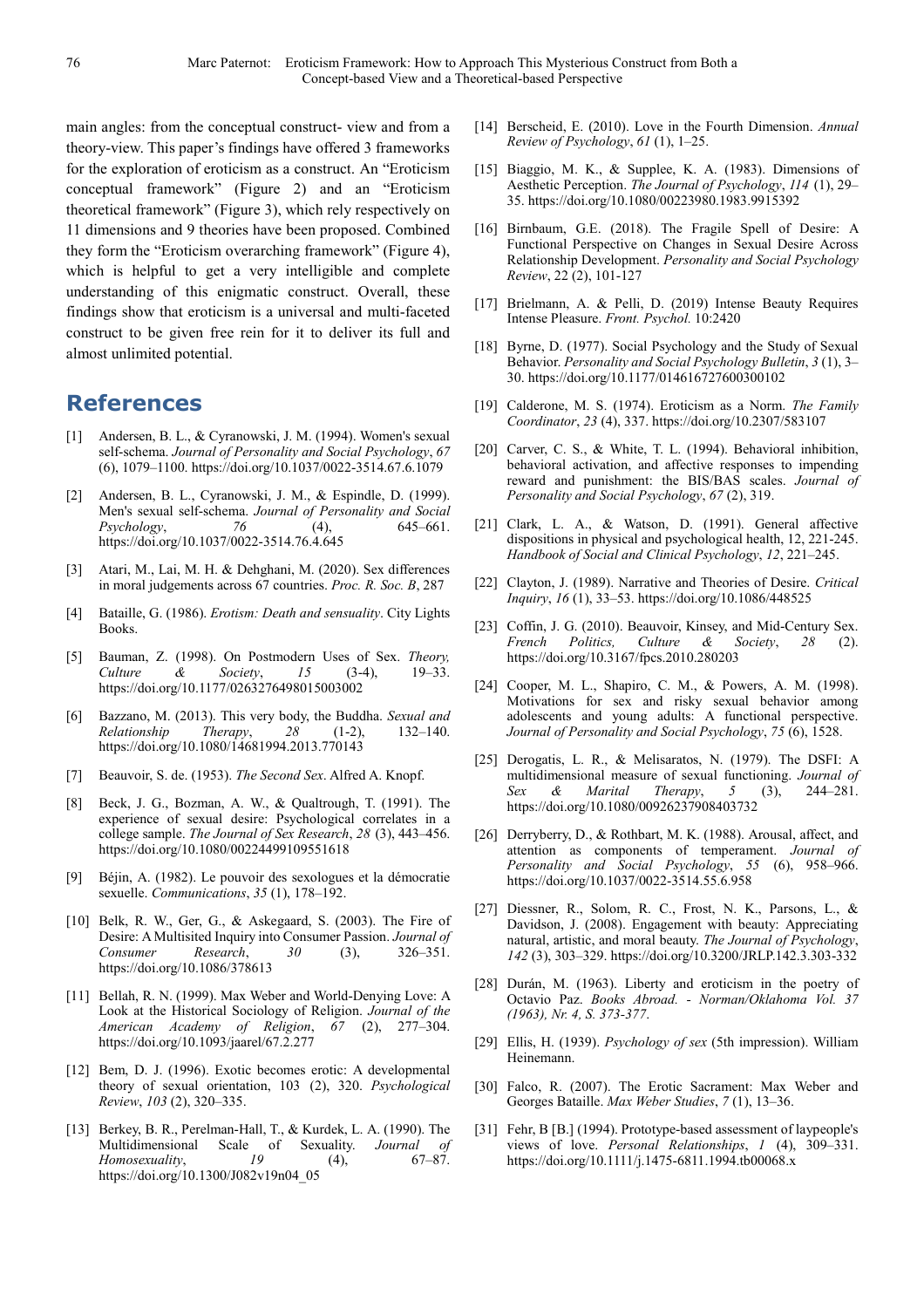- [32] Feldman, M. P., MacCulloch, M. J., Mellor, V., & Pinschof, J. M. (1966). The application of anticipatory avoidance learning to the treatment of homosexuality—III. *Behaviour Research and Therapy*, *4* (1-2), 289–299. https://doi.org/10.1016/0005-7967 (66)90085-4
- [33] Fellmann (2016a). Eroticism: Why it still matters. *Psychology*, *7* (7), 976.
- [34] Fellmann, F., & Walsh, R. (2016). From Sexuality to Eroticism: The Making of the Human Mind. *Advances in Anthropology*, *06* (01), 11–24. https://doi.org/10.4236/aa.2016.61002
- [35] Fisher, White, Byrne, Kelley (1988). Erotophobia-Erotophilia as a Dimension of Personality. *The Journal of Sex Research*, *25*  (1), 123–151.
- [36] Franzoi, S. L., & Shields, S. A. (1984). The Body Esteem Scale: Multidimensional structure and sex differences in a college population. *Journal of Personality Assessment*, *48* (2), 173–178.
- [37] Freund, K. (1978). A conceptual framework for the study of anomalous erotic preferences. *Journal of Sex & Marital Therapy*, *4* (1), 3–10. https://doi.org/10.1080/00926237808402998
- [38] Gard, D. E., Gard, M. G., Kring, A. M., & John, O. P. (2006). Anticipatory and consummatory components of the experience of pleasure: a scale development study. *Journal of Research in Personality*, *40* (6), 1086–1102.
- [39] Garrigós, C. (2017). Warriors and Mystics: Religious Iconography, Eroticism, Blasphemy and Gender in Punk Female Artists. *Lectora: Revista De Dones I Textualitat*, *23*, 51–65.
- [40] Girard, R. (1953). The Role of Eroticism in Malraux's Fiction. *Yale French Studies* (11), 49. https://doi.org/10.2307/2928834
- [41] Goldhammer, D. L., & McCabe, M. P. (2011). Development and psychometric properties of the Female Sexual Desire Questionnaire (FSDQ). *The Journal of Sexual Medicine*, *8* (9), 2512–2521. https://doi.org/10.1111/j.1743-6109.2011.02334.x
- [42] Gooding, D. C., & Pflum, M. J. (2014). The assessment of interpersonal pleasure: introduction of the Anticipatory and Consummatory Interpersonal Pleasure Scale (ACIPS) and preliminary findings. *Psychiatry Research*, *215* (1), 237–243.
- [43] Gooren, L. (2006). The biology of human psychosexual differentiation. *Hormones and Behavior*, *50* (4), 589–601. https://doi.org/10.1016/j.yhbeh.2006.06.011
- [44] Graham, J. M. (2011). Measuring love in romantic relationships: A meta-analysis. *Journal of Social and Personal Relationships*, *28* (6), 748–771. https://doi.org/10.1177/0265407510389126
- [45] Gray, J. A. (1982). *The neuropsychology of anxiety*. Oxford Univ. Press.
- [46] Gray J.A. (Ed.). (1981). *A Critique of Eysenck's Theory of Personality.* Springer.
- [47] Green, A. I. (2012). 'Erotic Capital' and the power of desirability: Why 'honey money' is a bad collective strategy for remedying gender inequality. *Sexualities*, *16* (1/2), 137–158.
- [48] Green, S. E., & Mosher, D. L. (1985). A causal model of sexual arousal to erotic fantasies. *The Journal of Sex Research*, *21* (1), 1–23. https://doi.org/10.1080/00224498509551241
- [49] Habermas, J., & Lawrence, F. (1984). The French Path to

Postmodernity: Bataille between Eroticism and General Economics. *New German Critique* (33), 79. https://doi.org/10.2307/488355

- [50] Hakim, C [C.] (2010). Erotic Capital. *European Sociological Review*, *26* (5), 499–518. https://doi.org/10.1093/esr/jcq014
- [51] Hakim, C [Catherine]. (2011). *Erotic capital: The power of attraction in the boardroom and the bedroom*. Basic Books. http://site.ebrary.com/lib/alltitles/docDetail.action?docID=104 98160
- [52] Harbison, J. J. M., Graham, P. J., Quinn, J. T., McAllister, H., & Woodward, R. (1974). A questionnaire measure of Sexual Interest. *Archives of Sexual Behavior*, *3* (4), 357–366. https://doi.org/10.1007/BF01636441
- [53] Harnish, R. J., Bridges, K. R., & Rottschaefer, K. M. (2014). Development and psychometric evaluation of the Sexual Intent Scale. *Journal of Sex Research*, *51* (6), 667–680. https://doi.org/10.1080/00224499.2013.773578
- [54] Hatfield, E., & Sprecher, S. (1986). Measuring passionate love in intimate relationships. *Journal of Adolescence*, *9* (4), 383– 410. https://doi.org/10.1016/S0140-1971 (86)80043-4
- [55] Hendrick, C., Hendrick, S. S., & Dicke, A. (1998). The Love Attitudes Scale: Short Form. *Journal of Social and Personal Relationships*, *15* (2), 147–159. https://doi.org/10.1177/0265407598152001
- [56] Hendrick, C., Hendrick, S. S., & Reich, D. A. (2006). The brief sexual attitudes scale. *Journal of Sex Research*, *43* (1), 76–86. https://doi.org/10.1080/00224490609552301
- [57] Hendrick, S., & Hendrick, C. (1987). Multidimensionality of sexual attitudes. *The Journal of Sex Research*, *23* (4), 502–526. https://doi.org/10.1080/00224498709551387
- [58] Hendrick, S. S., & Hendrick, C. (2002). Linking Romantic Love with Sex: Development of the Perceptions of Love and Sex Scale. *Journal of Social and Personal Relationships*, *19* (3), 361–378. https://doi.org/10.1177/0265407502193004
- [59] Hendrick, C., & Hendrick, S. (1986). theory and method of love. *Journal of Personality and Social Psychology*, *50* (2), 392-402.
- [60] Hill, C. A. (1997). The distinctiveness of sexual motives in relation to sexual desire and desirable partner attributes. *The Journal* of *Sex Research*, 34 (2), 139–153. *Journal of Sex Research*, 34 (2), https://doi.org/10.1080/00224499709551878
- [61] Hill, C. A., & Preston, L. K. (1996). Individual differences in the experience of sexual motivation: Theory and measurement of dispositional sexual motives. *The Journal of Sex Research*, *33* (1), 27–45. https://doi.org/10.1080/00224499609551812
- [62] Hofmann, W., Baumeister, R. F., Förster, G., & Vohs, K. D. (2012). Everyday temptations: an experience sampling study of desire, conflict, and self-control. *Journal of Personality and Social Psychology*, *102* (6), 1318.
- [63] Hoon, E. F., Hoon, P. W., & Wincze, J. P. (1976). An inventory for the measurement of female sexual arousability: The SAI. *Archives of Sexual Behavior*, *5* (4), 291–300. https://doi.org/10.1007/BF01542081
- [64] Jamieson, C., & Roberts-Hughes, R. (2015). Two modes of a literary architecture: Bernard Tschumi and Nigel Coates. *Architectural Research Quarterly*, *19* (2), 110–122. https://doi.org/10.1017/S1359135515000366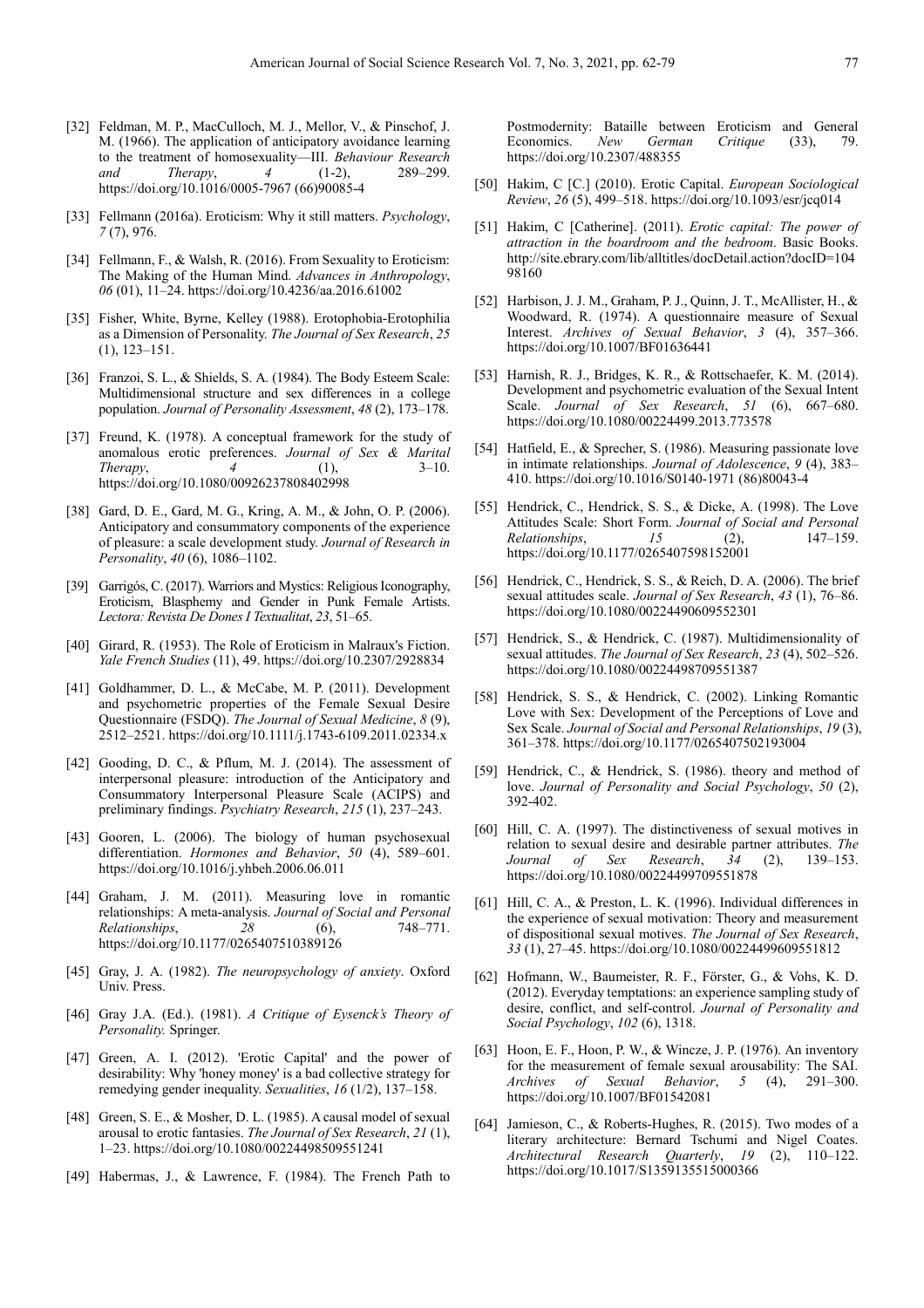- [65] Kaplan, L., & Harder, D. W. (1991). The Sexual Desire Conflict Scale for Women: Construction, internal consistency, and two initial validity tests. *Psychological Reports*, *68* (3 Pt 2), 1275–1282. https://doi.org/10.2466/pr0.1991.68.3c.1275
- [66] Kinsey, A. C., Martin, C. E., Pomeroy, W. B., & Gebhard, P. H. (1953). *Sexual behavior in the human female*. Saunders.
- [67] Kinsey, A. C., Pomeroy, W. B., & Martin, C. E. (1948). *Sexual behavior in the human male* (5. print). Saunders.
- [68] Langeslag, S. J. E., Muris, P., & Franken, I. H. A. (2013). Measuring romantic love: Psychometric properties of the infatuation and attachment scales. *Journal of Sex Research*, *50* (8), 739–747. https://doi.org/10.1080/00224499.2012.714011
- [69] Langmeyer, L. and Shank, M. (1994). Managing Beauty Products and People. *Journal of Product & Brand Management*, *3* (3), 27–38.
- [70] Lee, J. A. (1973). *Colours of love: An exploration of the ways of loving*. New Press.
- [71] Levine, S. B. (1984). An essay on the nature of sexual desire. *Journal of Sex & Marital Therapy*, *10* (2), 83–96. https://doi.org/10.1080/00926238408405794
- [72] Li, Z. et al. (2018). The structural invariance of the Temporal Experience of Pleasure Scale across time and culture. *PsyCh Journal*, 7, 59-67
- [73] Lorde, A. (1984). Uses of the erotic: the erotic as power.: The uses of the erotic as power. *Sister Outsider: Essays and Speeches.*, 87–91.
- [74] Maes, H. (Ed.). (2012). *Art and pornography: Philosophical essays*. Oxford Univ. Press.
- [75] Marcus, S. (2011). The State's Oversight: From Sexual Bodies to Erotic Selves. *Social Research*, *78* (2), 509–532.
- [76] Marks, I. & Sartorius, N. (1968). A Contribution to the measurement of sexual attitude. *The Journal of Nervous and Mental Disease*, *145* (6), 441–451.
- [77] Martin, & George (2006). Theories of Sexual Stratification: Toward an Analytics of the Sexual Field and a Theory of Sexual Capital. *Sociological Theory*, *24* (2), 107–132. https://doi.org/10.1111/j.0735-2751.2006.00284.x
- [78] Martin, L. (1990). Transpositions: On the Intellectual Origins of Tschumi's Architectural Theory. *Assemblage* (11), 22. https://doi.org/10.2307/3171133
- [79] Masters, W. H., & Johnson, V. E. (1966). *Human sexual Response*. Little Brown & Co.
- [80] Masuda, M. (2003). Meta-analyses of love scales: Do various love scales measure the same psychological constructs? *Japanese Psychological Research*, *45* (1), 25–37. https://doi.org/10.1111/1468-5884.00030
- [81] Meana, M. (2010). Elucidating women's (hetero)sexual desire: Definitional challenges and content expansion. *Journal of Sex Research*, *47* (2), 104–122. https://doi.org/10.1080/00224490903402546
- [82] Mehrabian, A. (1996). Pleasure-arousal-dominance: A general framework for describing and measuring individual differences in Temperament. *Current Psychology*, *14* (4), 261–292. https://doi.org/10.1007/BF02686918
- [83] Mehrabian, A., & Russell, J. A. (1973). A measure of arousal seeking tendency. *Environment and Behavior*, *5* (3), 315. https://search.proquest.com/docview/1292663240?accountid= 10837
- [84] Mehrabian, A., & Stanton-Mohr, L. (1985). Effects of emotional state on sexual desire and sexual dysfunction. *Motivation and Emotion*, *9* (4), 315–330.
- [85] Menninghaus, W. et al. (2019) Beauty, elegance, grace, and sexiness compared*. PloS One*, 14 (6).
- [86] Miller, G. (2007). A Wall of Ideas: The "Taboo on Tenderness" in Theory and Culture. *New Literary History*, *38* (4), 667–681.
- [87] Money, J [J.] (1965). The Sex Instinct and Human Eroticism. *Journal of Sex Research*, *1* (1), 3–16.
- [88] Money, J [John] (1981). The Development of Sexuality and Eroticism in Humankind. *The Quarterly Review of Biology*, *56* (4), 379–404. https://doi.org/10.1086/412431
- [89] Morokoff, P. J. (1985). Effects of sex guilt, repression, sexual "arousability," and sexual experience on female sexual arousal during erotica and fantasy. *Journal of Personality and Social Psychology*, *49* (1), 177–187.
- [90] Mosher, D. L. (1966). The development and multitrait-multimethod matrix analysis of three measures of three aspects of guilt. *Journal of Consulting Psychology*, *30* (1), 25–29. https://doi.org/10.1037/h0022905
- [91] Requena, F. (2017). Erotic capital and subjective well-being. *Research in Social Stratification and Mobility*, *50*, 13–18.
- [92] Ricoeur, P. (1964). WONDER, EROTICISM, AND ENIGMA. *CrossCurrents*, *14* (2), 133–166.
- [93] Rosen, R., Brown, C., Heiman, J., Leiblum, S., Meston, C., Shabsigh, R., Ferguson, D., & D'Agostino, R. (2000). The Female Sexual Function Index (FSFI): A multidimensional self-report instrument for the assessment of female sexual function. *Journal of Sex & Marital Therapy*, *26* (2), 191–208. https://doi.org/10.1080/009262300278597
- [94] Rubin (2005). Sex, politics, and morality. *Wm. & Mary L. Rev*, *47* (1), 1–48.
- [95] Rubin, Z. (1970). Measurement of romantic love. *Journal of Personality and Social Psychology*, *16* (2), 265–273. https://doi.org/10.1037/h0029841
- [96] Russell, J. A., Weiss, A., & Mendelsohn, G. A. (1989). Affect grid: a single-item scale of pleasure and arousal. *Journal of Personality and Social Psychology*, *57* (3), 493.
- [97] Santos, A. (2016). The rising tensions between religion, eroticism and art: The Martyrdom of Saint Sebastian. *PORTO Revista De Artes Visuais*, 21 (35). https://doi.org/10.22456/2179-8001.73720
- [98] Sarpila, O. (2014). Attitudes towards performing and developing erotic capital in consumer culture. *European Sociological Review*, *30* (3), 302–314.
- [99] Shilling, C., & Mellor, P. A. (2010). Sociology and the Problem of Eroticism. *Sociology*, *44* (3), 435–452. https://doi.org/10.1177/0038038510362475
- [100] Simon, J. et al. (2018). Psychometric evaluation of the Temporal Experience of Pleasure Scale (TEPS) in a German sample. *Psychiatry Research*, 260, 138-143